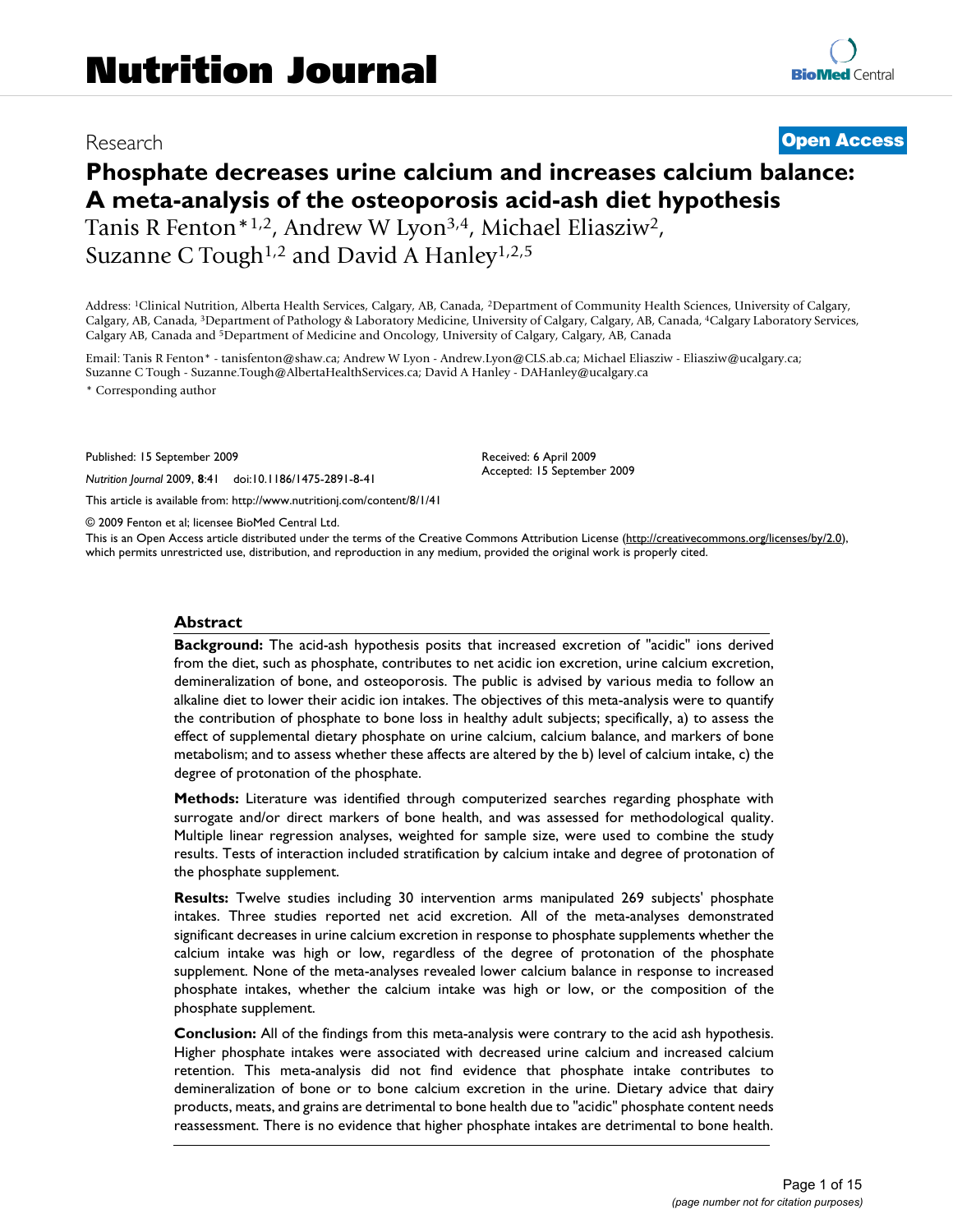### **Background**

Phosphate is generously supplied in the diet through meat, grains and dairy products, and increasingly in recent decades, it is added to foods as food additives [1]. However, the understanding of dietary phosphate's role on bone health is not clear. While phosphate is a fundamental mineral component of hydroxyapatite, the principal structural element of bone, the acid-ash hypothesis posits that dietary phosphate, a marker of the metabolic production of acid, is detrimental to bone [2-4].

According to this acid-ash hypothesis, "acidic" ions such as phosphate contribute to the diet acid load (referred to as the renal acid load) which then the skeleton buffers, causing demineralization of bone, and bone calcium excretion in the urine, contributing to osteoporosis [2-4]. The acid-ash hypothesis proposes that the modern diet causes osteoporosis since the quantity of "acidic" ions (phosphate  $(PO<sub>4</sub>...)$ , sulfate  $(SO<sub>4</sub>...)$ , chloride  $(Cl<sup>+</sup>)$  in the diet is greater than the quantity of "alkaline" ions (sodium  $(Na<sup>+</sup>)$ , potassium  $(K<sup>+</sup>)$ , calcium  $(Ca<sup>++</sup>)$ , and magnesium  $(Mg<sup>++</sup>)$ ) [2-4]. Under the hypothesis, these ions are summed in the following equation to predict the potential renal acid load of the diet:  $(1.8PO<sub>4</sub><sup>-</sup> + SO<sub>4</sub><sup>-</sup> + Cl<sup>-</sup>) (Na^{+} + K^{+} + 2Ca^{++} + 2 Mg^{++})$  [2].

Phosphate is considered to be the major dietary source of acid [2]. Many foods in the modern diet are considered detrimental to bone health, under the acid-ash hypothesis, due partially to their phosphate contents. These foods include meats, fish, dairy products [2,5-10], and grains  $[3,4,10]$ , as well as many processed foods  $[3,4,10]$ . In contrast, this hypothesis posits that sodium is protective of bone health, which is not in agreement with concerns that sodium may compete with calcium for resorption in the kidney, and thus may compromise calcium metabolism and bone health [11,12]. The foods that are considered to protect skeletal mineral under this hypothesis are fruit and vegetables since these foods supply organic molecules that are metabolized to bicarbonate and therefore are considered "alkaline" [2-4,10,13,14].

Although the acid-ash hypothesis has been widely accepted and broadly stated as the major modifiable risk factor for bone loss in well cited scientific papers [4,15], as well as textbooks [16], reference works [17,18], and lay literature, this hypothesis has not been subjected to critical review. In spite of the lack of critical review, this hypothesis is heavily promoted to the public via the internet and other advertising for commercial gain, promoting products related to an alkaline diet.

The quantity of excess urinary calcium excretion associated with the acid-load of the modern diet is of sufficient quantity that could, if it is not accompanied by decreased fecal calcium losses, lead to the bone mineral loss of osteoporosis [19]. However, acid-generating diets are not detrimental to whole body calcium balance [20]. This recent finding [20] raises doubt about the acid-ash hypothesis which raises the additional question of whether an acid load from phosphate contributes to the excretion of bone calcium and the development of osteoporosis.

Additional variables may influence the relationship between dietary phosphate intakes and bone health. Calcium intakes, that is whether calcium intakes are limited or insufficient, might influence the relationship between phosphate, the diet acid load, and bone health [21,22]. As well, the general concept of the acid-ash hypothesis is based on the "acidity" of the diet, therefore the degree of protonation of the ions in the foods (e.g.  $H_3PO_4$  versus  $Na<sub>2</sub>HPO<sub>4</sub>$ ) may be of importance. A meta-analysis provides an opportunity to assess these issues.

The purpose of this study is to use the techniques of metaanalysis to quantify the potential contribution of dietary phosphate to bone health, as measured by surrogate and, if possible, direct measures of this osteoporosis. Second, it will assess whether these effects are altered by the level of calcium intake of the subjects and by the degree of protonation of the phosphate supplements.

### **Methods**

#### *Literature search for the systematic review*

Literature relating to intervention studies of dietary phosphate supplementation on calcium metabolism was identified through computerized searches. We used four comprehensive search themes based on keywords/textwords, which were combined using the Boolean operators "OR" within the themes and then "OR" and "AND" to combine the themes. The themes were related to phosphate (phosphorus, phosphate, phosphates), acid excretion (net acid excretion, acid excretion, acid-base equilibrium), and the outcomes: bone health (bone, bones, bone density, bone mineral density, fractures, biopsy, bone resorption markers), or calcium metabolism and excretion (calcium, calcium, calciuria, excretion, urine, urinary, balance, retention). The search was limited to adults 19+ years, with no upper age limit. Databases searched included Medline back to 1966 (OVID and PubMed), Cochrane Database of Systematic Reviews, CINAHL back to 1982, EMBASE back to 1980, the Cochrane Controlled Trials Register, and [http://](http://www.ClinicalTrials.gov) [www.ClinicalTrials.gov](http://www.ClinicalTrials.gov), all up to January 2009. We developed our search strategy in PubMed and modified it for use in other databases. The literature search was not limited to English language articles. Reference lists were reviewed for additional relevant studies.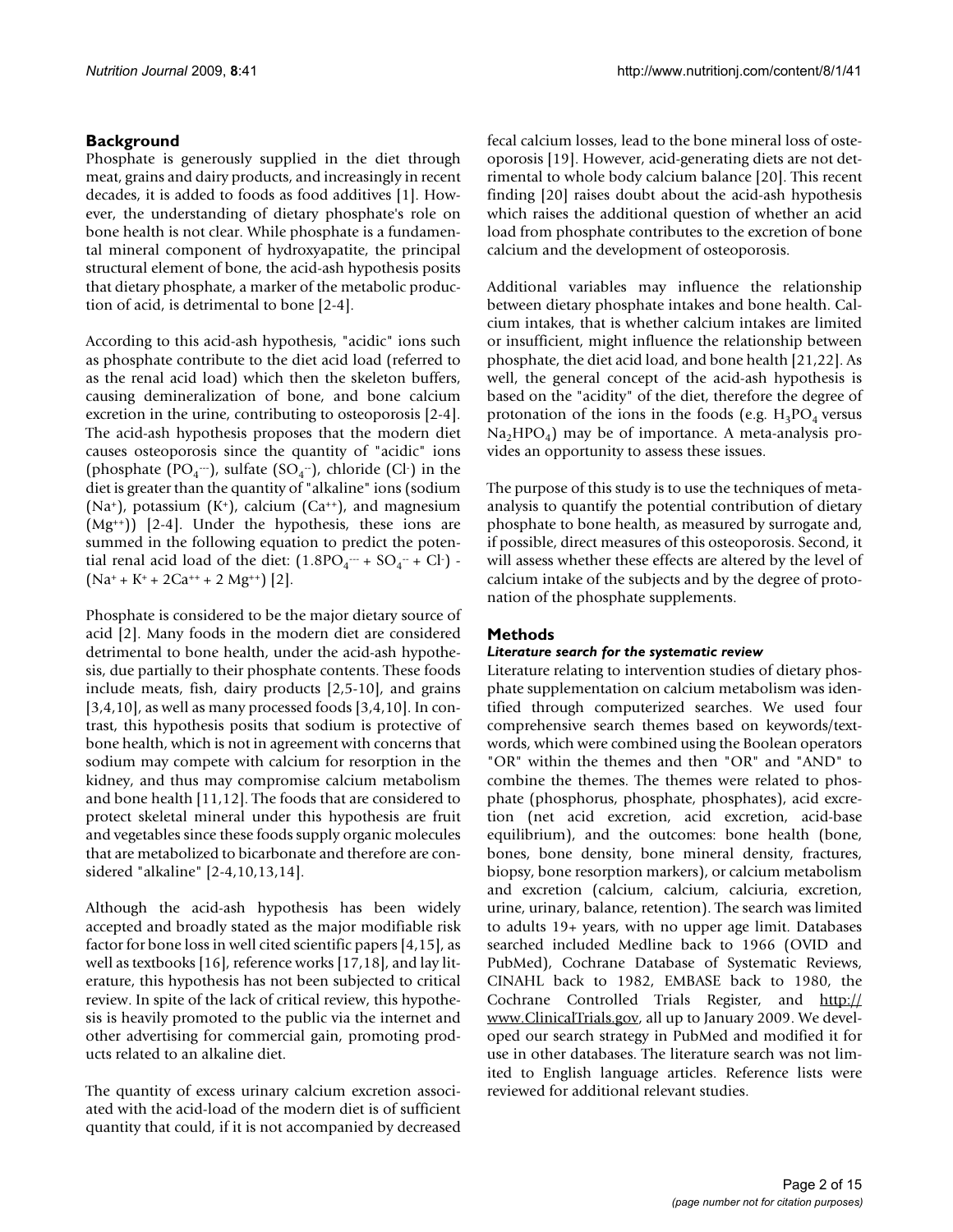#### *Selection criteria for the literature*

Intervention studies were included if they manipulated human subjects' dietary phosphate intake through supplemental phosphate salts and reported outcomes related to bone health, urinary calcium excretion, and/or calcium balance in healthy adult subjects. Outcomes related to bone health included: bone biopsy, change of bone mineral density (BMD) or fractures, bone resorption markers. Since the aim of this meta-analysis was to study the potential for the acid-ash diet hypothesis to have a role in the development of osteoporosis in apparently healthy adults, studies were restricted to adult subjects. We excluded studies of subjects with chronic conditions such as renal disease or conditions which could alter calcium absorption or excretion such as inflammatory bowel disease, cancer, weight loss, or decreased ambulation. Studies with an observational design were not included since they were likely to have confounded effects due to changes in protein, energy or calcium intakes, since these nutrients are correlated with phosphate in foods. Calcium balance was defined as calcium intake minus excretion (urinary plus fecal) [23].

#### *Methodological quality*

We evaluated the studies' methodological quality in terms of whether the guidelines for calcium balance studies by the Institute of Medicine [24] were followed and whether the subjects were randomized to the interventions [25,26]. The Institute of Medicine recommends calcium balance studies control the subjects' calcium intakes for the seven or more days prior to measurement of the outcomes, provide of all the food to subjects, accurately measure the amounts of food consumed, and perform laboratory analysis to determine the calcium composition of the foods [24].

#### *Statistical Analyses*

Multiple linear regression analyses were conducted to examine the effect of increased daily dietary phosphate on urinary calcium excretion, calcium balance, and markers of bone resorption or turnover (i.e., the percent changes of hydroxyproline and N-terminal telopeptide of Type I collagen). Interaction terms were included in the regression models to test the hypothesis that the estimated effects of the phosphate supplements were the same whether the subjects were on high or low calcium intakes or whether the phosphate supplement was acidic or not. The following variables were included in all the models to adjust for differences among the studies: age, gender, whether the studies were randomized, baseline phosphate intakes, and duration of the balance studies (Table 1 and Table 2). One study did not report the age of their subjects, who they described as "young women" and the median age of 22 was assumed to keep this study in the model. The analyses were weighted for study sample size.

The cut-point used to stratify the analysis by calcium intake was an intake greater than or equal to versus less than that intake considered adequate by the Institute of Medicine of 1000 mg/day (25 mmol/day) for adults aged 19 through 50 years; 1200 mg/day (30 mmol/day) for those aged 51 or older [24]. Phosphate supplements were

**Table 1: Included studies in the meta-analysis of calcium balance from a change of phosphate intake**

| <b>Study</b>        | Year | <b>Subjects</b>                              | Age<br>range<br>(years) | % female  | <b>Study</b><br>design | <b>Baseline</b><br>PO <sub>4</sub><br>intake<br>(mmol/<br>day) | <b>Ethics</b><br>approval | Food<br>weighted | <b>Food lab</b><br>analysis | <b>Usual</b><br>Calcium<br>intake |
|---------------------|------|----------------------------------------------|-------------------------|-----------|------------------------|----------------------------------------------------------------|---------------------------|------------------|-----------------------------|-----------------------------------|
| Patton [21]         | 1953 | young women                                  | N/A                     | (100%)    | <b>RCO</b>             | 25                                                             | N/A                       | yes              | yes                         | no                                |
| Malm [27]           | 1953 | male prisoners                               | 20-56                   | 0         | CO                     | unclear                                                        | N/A                       | yes              | yes                         | yes                               |
| Goldsmith<br>$[28]$ | 1976 | postmenopausal<br>women with<br>osteoporosis | 63-75                   | 7(100%)   | CO                     | 40                                                             | N/A                       | no               | no                          | yes                               |
| <b>Bell</b> [29]    | 1977 | young adults                                 | 24-36                   | 3/8 (38%) | CO                     | 32                                                             | yes                       | yes              | yes                         | no                                |
| Spencer<br>[30]     | 1978 | adult men                                    | 38-65                   | 0         | CO                     | 25                                                             | N/A                       | yes              | yes                         | no                                |
| Hegsted<br>$[31]$   | 1981 | adult males                                  | $19 - 25$               | 0         | CO                     | 33                                                             | yes                       | yes              | yes                         | no                                |
| Zemel [32]          | 1981 | young men                                    | $18-24$                 | 0         | CO                     | 27                                                             | yes                       | yes              | yes                         | no                                |
| Schuette<br>$[33]$  | 1982 | young men                                    | $19 - 26$               | 0         | CO                     | 29                                                             | yes                       | yes              | yes                         | no                                |
| Spencer<br>$[34]$   | 1986 | adult males                                  | 48-71                   | 0         | CO                     | 26                                                             | yes                       | yes              | yes                         | no                                |
| Whybro<br>[36]      | 1998 | healthy men                                  | $19 - 38$               | 0         | <b>RCO</b>             | 26 & 32                                                        | yes                       | no               | no                          | no                                |
| Kemi [37]           | 2006 | young women                                  | 20-28                   | 48(100%)  | <b>RCO</b>             | 16                                                             | yes                       | no               | no                          | no                                |
| Krapf[35]           | 1995 | young men                                    | 22                      | 0         | CO                     | 49                                                             | yes                       | no               | no                          | no                                |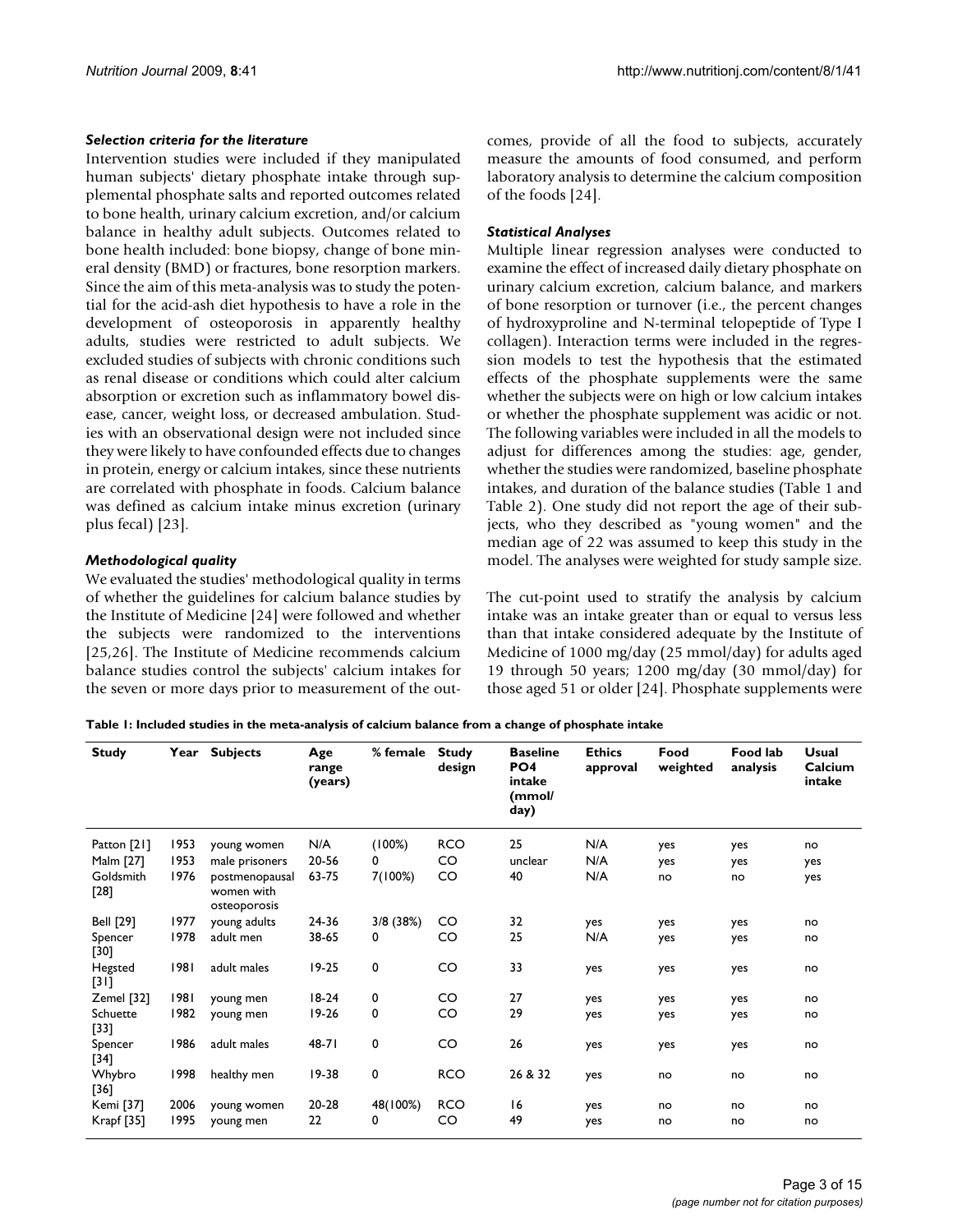#### **Table 2: Study arm calcium intakes, phosphate doses, urine calcium and calcium balance**

| <b>Study</b>        | n               | Phosphate<br>dose<br>(mmol/day) | Phosphate source                   | Calcium<br>Intake<br>(mmol/day) | Days on<br>Calcium<br>intake* | Days on each<br>balance study<br>after<br>adaption** | Change<br>uCalcium<br>(mmol/day) | Change<br>Calcium<br>balance<br>(mmol/day) |
|---------------------|-----------------|---------------------------------|------------------------------------|---------------------------------|-------------------------------|------------------------------------------------------|----------------------------------|--------------------------------------------|
| Patton [21]         | 8               | $\overline{10}$                 | $Na2HPO4$ & Na<br>glycerophosphate | 9                               | 7                             | $\overline{7}$                                       | $-0.4$                           | $-0.2$                                     |
| Patton [21]         | 18              | 9                               | $\mathbf{H}$                       | 9                               | $\boldsymbol{7}$              | $\overline{7}$                                       | $-1.0$                           | 0.6                                        |
| Patton [21]         | 8               | $\overline{\phantom{0}}$ 10     | н                                  | 24                              | $\boldsymbol{7}$              | $\boldsymbol{7}$                                     | $-0.4$                           | $-0.6$                                     |
| Patton [21]         | 18              | 9                               | $\mathbf{u}$                       | 24                              | $\boldsymbol{7}$              | $\boldsymbol{7}$                                     | $-1.5$                           | 0.3                                        |
| Patton [21]         | 8               | $\overline{\phantom{0}}$ 10     | $\mathbf u$                        | 39                              | $\boldsymbol{7}$              | $\boldsymbol{7}$                                     | $-1.0$                           | 0.03                                       |
| Patton [21]         | 18              | 9                               | н                                  | 39                              | $\overline{7}$                | $\overline{7}$                                       | $-0.4$                           | 1.1                                        |
| Malm [27]           | 4               | 24                              | $H_3PO_4$                          | $\blacksquare$                  | 98                            | $\overline{7}$                                       | $-0.9$                           | n/a                                        |
| Malm [27]           | $\mathbf{2}$    | 32                              | $H_3PO_4$                          | $\mathbf{H}$                    | 98                            | 28                                                   | $-0.7$                           | 0.7                                        |
| Malm [27]           | 4               | 26                              | $H_3PO_4$                          | $20\,$                          | 98                            | 28                                                   | $-0.9$                           | 0.1                                        |
| Malm [27]           | $\mathbf{2}$    | 9                               | $H_3PO_4$                          | 13                              | 56                            | 56                                                   | $-1$                             | 0.03                                       |
| Goldsmith<br>$[28]$ | 7(4)            | 32                              | $K_2H$ & $KH_2$                    | 21                              | $\overline{7}$                | 4                                                    | $-0.9$                           | 0.45                                       |
| <b>Bell</b> [29]    | 5               | 37                              | Na PolyP                           | 18                              | 6                             | 22                                                   | $-1.7$                           | n/a                                        |
| Spencer<br>$[30]$   | $\overline{10}$ | 37                              | Naglycerophosphate 5               |                                 | $\pmb{0}$                     | 22                                                   | $-0.8$                           | 0.03                                       |
| Spencer<br>$[30]$   | 8               | 37                              | Naglycerophosphate 21              |                                 | 0                             | 40                                                   | $-1.7$                           | 0.70                                       |
| Spencer<br>$[30]$   | 3               | 39                              | Naglycerophosphate                 | 36                              | 0                             | $34$                                                 | $-2.3$                           | $-0.35$                                    |
| Spencer<br>$[30]$   | 6               | 36                              | Naglycerophosphate 50              |                                 | 0                             | 31                                                   | $-2.1$                           | 0.10                                       |
| Hegsted<br>$[31]$   | 8               | 49                              | KH+PO+                             | 13                              | $\pmb{0}$                     | 12                                                   | $-2.5$                           | 0.94                                       |
| Zemel [32]          | 8               | 32                              | $KH_2PO_4$                         | $\,$ l $\,$                     | $\mathbf 2$                   | $\mathbf{H}% _{0}$                                   | $-2.0$                           | $2.7\,$                                    |
| Zemel [32]          | 8               | 32                              | (NaPO <sub>3</sub> ) <sub>6</sub>  | $\,$ l $\,$                     | $\mathbf 2$                   | $\mathbf{H}% _{0}$                                   | $-2.0$                           | 1.3                                        |
| Schuette<br>$[33]$  | 8               | 25                              | $KH_2PO_4$                         | 15                              | $\mathbf{2}$                  | 6                                                    | $-0.9$                           | 0.03                                       |
| Spencer<br>$[34]$   | I               | 35                              | Naglycerophosphate 6               |                                 | $\pmb{0}$                     | 66                                                   | $-3.2$                           | $0.5\,$                                    |
| Spencer<br>$[34]$   | 4               | 34                              | Naglycerophosphate                 | 20                              | $\pmb{0}$                     | 42                                                   | $-3.0$                           | 1.3                                        |
| Spencer<br>$[34]$   | $\mathbf{2}$    | 41                              | Naglycerophosphate                 | 34                              | $\pmb{0}$                     | 33                                                   | $-3.6$                           | 0.00                                       |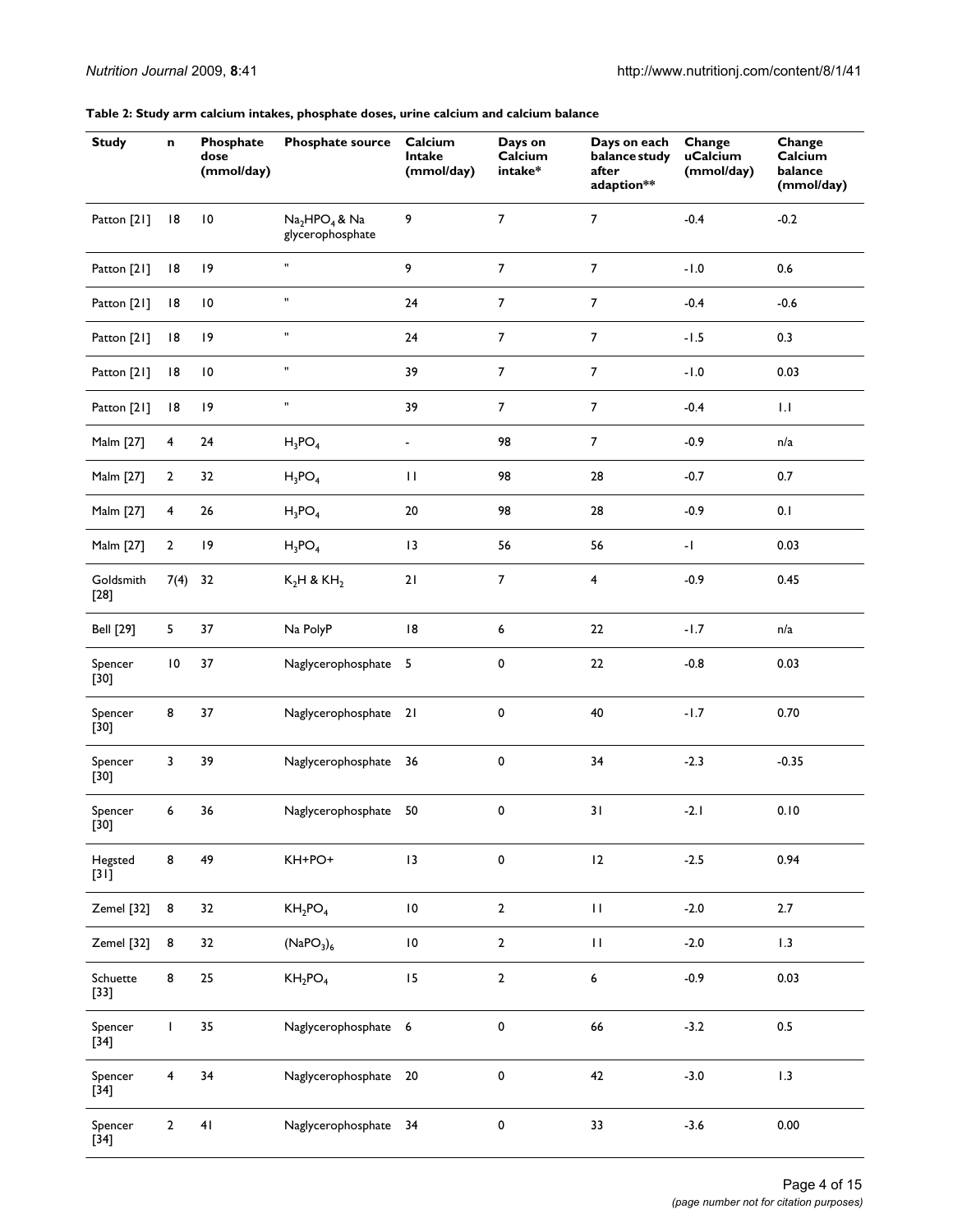| Spencer<br>$[34]$ | 3            | 40  | Naglycerophosphate | $\overline{51}$ | 0           | 40             | $-3.5$ | 0.2 |
|-------------------|--------------|-----|--------------------|-----------------|-------------|----------------|--------|-----|
| Whybro<br>$[36]$  | 9            | 32  | $NaH_2PO_4$        | 25              | 5           | $\overline{2}$ | $-1.1$ | n/a |
| Whybro<br>$[36]$  | $\mathbf{H}$ | 48  | Not stated         | 25              | 5           | 9              | $-2.4$ | n/a |
| Kemi [37]         | $14 \quad 8$ |     | $Na2 Na3 HPO4$     | 6               | 0           |                | $-0.2$ | n/a |
| Kemi [37]         | 4            | 24  | $Na2 Na3 HPO4$     | 6               | 0           |                | $-0.5$ | n/a |
| Kemi [37]         | 4            | 48  | $Na2 Na3 HPO4$     | 6               | $\mathbf 0$ |                | $-0.5$ | n/a |
| Krapf [35]        | 6            | 9.6 | IV PO4 vs Cl       | 35              | 4           | 3              | $-3.5$ | n/a |

**Table 2: Study arm calcium intakes, phosphate doses, urine calcium and calcium balance** *(Continued)*

\* days on calcium intake prior to the measurement of outcomes

\*\* the shortest number of days on the balance study is reported if it varied within the comparison interventions

stratified into acidic (e.g.  $H_3PO_4$ ) or neutral/alkaline (e.g. Na<sub>2</sub>HPO<sub>4</sub>) categories. Stata, Version 10.1 (StataCorp, College Station, Texas, USA), was used for the data analyses.

#### **Results**

#### *Description of studies*

The literature search identified 32 dietary phosphate intervention studies. Twelve of the studies met all the inclusion criteria [21,27-37] (Table 1). Studies not included used study periods of less than 24 hours [38-42]; had more than one intervention performed [43-51]; reported no numerical results in the paper or in response to a written request [52-54]; had an observational design [55-57]; or the subjects had chronic conditions [22,58,59]. No non-English language papers met the criteria for acceptance.

All of the included studies except one arm within one study [27] noted that calcium intakes were controlled. One study used postmenopausal women with osteoporosis as the subjects, and they described these patients as having "roentgenographic and clinical diagnoses" of osteoporosis [28]. One study [31] had other outcomes reported in a second paper [6]. Phosphate was supplemented in all of the studies by providing a daily dietary phosphate salt (Table 2), and some provided some additional sodium with the phosphate. Two studies [32,35] controlled for changes in sodium intake from the phosphate supplement by reducing NaCl when the sodium and phosphate were provided. The subjects consumed their usual calcium intakes in two studies [27,28] while the other subjects consumed a specified calcium intake for zero to 14 days prior to collecting outcome data. Eight of the 12 studies weighted the food intake of the subjects and analyzed identical portions for calcium content (Table 1).

#### *Methodological quality*

Only one of the studies used superior methodology: using both randomization [25,26] and the Institute of Medicine's recommendations for calcium balance studies [21] (Tables 1 &2).

#### *Study Outcomes*

None of the phosphate supplementation studies assessed bone related outcomes such as changes in BMD, as measured using absorptiometry, or the incidence of fractures. One study [28] included changes in BMD as measured using bone biopsies of the subjects while on supplemental phosphate, but did not report biopsy results during the control phase.

Eleven studies assessed the effect of supplemental dietary phosphate salts administered orally, while one administered the phosphate intravenously [35], on urine calcium over 24-hours in healthy adults [21,27-34,36,37]. Eight of the studies examined calcium balance over one to 66 days [21,27,28,30-34] and one assessed calcium balance among only four of the seven subjects [28]. Six studies examined the effect of dietary phosphate supplements on bone turnover markers [29,31-33,36,37].

As the present study was designed to examine conditions similar to the modern diet, we did not include two intervention arms (one arm in each of two studies [30,34]), as the subjects were given very high calcium intakes (2700 & 2600 mg/day, 68 & 65 mmol/day). These are greater than the Tolerable Upper Limit of the Institute of Medicine Dietary Reference Intake for calcium [24], and therefore we considered them experimental. The remaining 30 intervention arms had outcomes related to calcium excretion, calcium balance and/or markers of bone metabolism among 269 subjects (Table 1 and 2).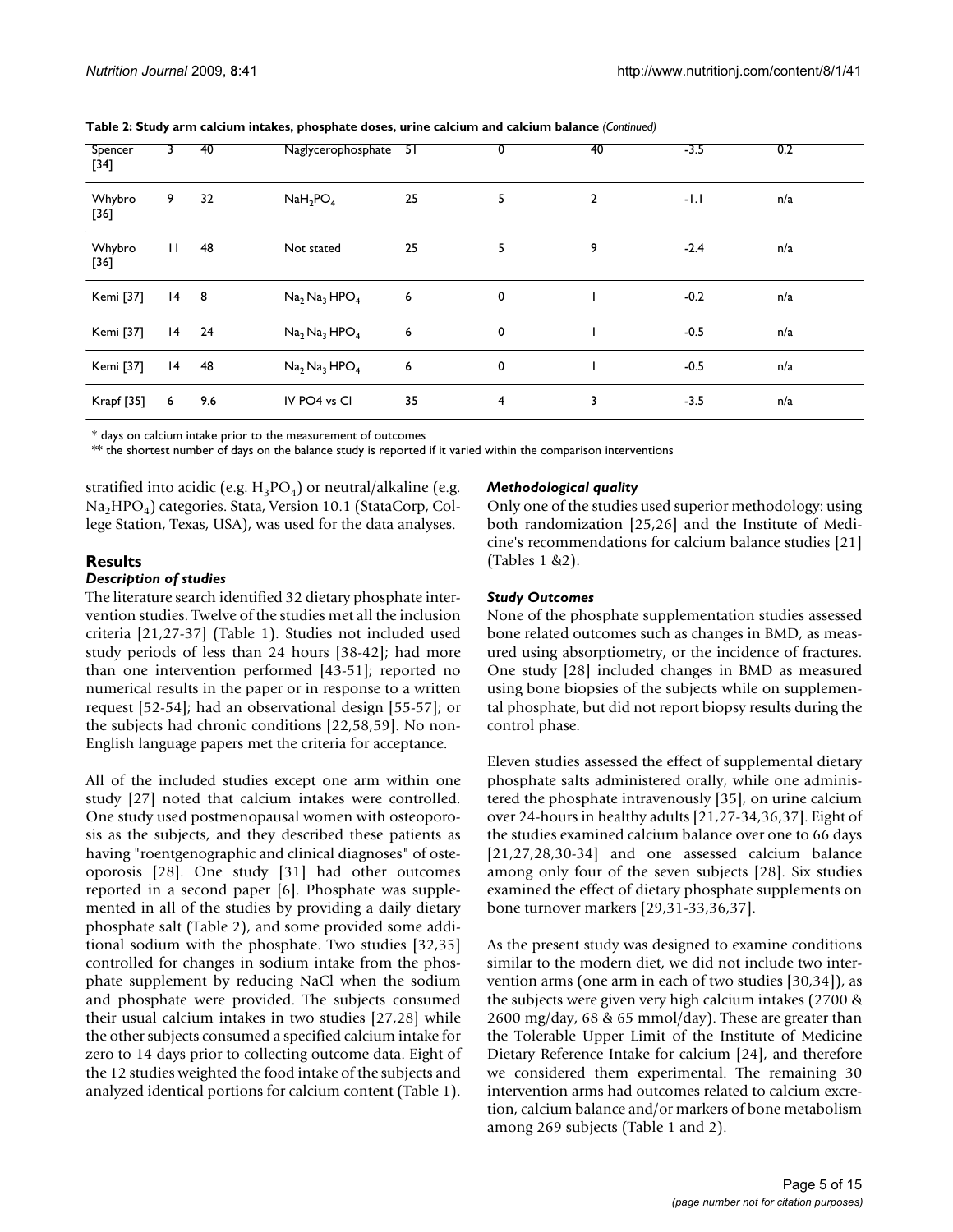#### *Results from the individual studies*

All 30 interventions that increased dietary phosphate intake showed a decrease in urine calcium; 16 of these changes were statistically significant [28-37], six were not significant [27,34], six interventions in one study did not report statistical significance nor information that permitted statistical testing [21]. Of the 22 interventions of calcium balance, only one study [32] demonstrated a significant change in calcium balance from the phosphate supplement. The direction of this effect was a statistically significant increase in calcium retention in response to the dietary phosphate supplement [32]. Only three of the studies reported the change of net acid excretion in response to the phosphate supplements [6,31,33,35]. All three studies noted increases in net acid excretion (45, 21, and 41 mEq/day) in response to the phosphate supplements of 49, 25, and 10 mmol/day, respectively.

The hydroxyproline results in the individual studies in response to phosphate supplementation were as follows: Bell reported a significant increase in hydroxyproline of 20% ( $p < 0.0001$ ) [29], while three studies reported nonsignificant decreases between 5 and 20% [31-33]. For the N-telopeptide results, in response to the phosphate supplements, both Whybro et al and Kemi et al saw non-significant changes from baseline (-1.5%, -5.3%, and 29%) [36,37].

#### *Regression analysis*

The multiple regression analyses results are summarized in Table 3 and illustrated in the Figures.

Urine calcium decreased as phosphate doses increased, regardless of calcium intakes. For both low and high calcium intakes, higher phosphate supplements led to significantly lower urine calcium excretion (Figure 1, Table 3, p = 0.001). The test of interaction, which assessed whether

|  | Table 3: Regression analysis results |
|--|--------------------------------------|
|--|--------------------------------------|

the effect of the phosphate supplement on urine calcium differed by calcium intakes of the subjects, revealed that the change (slope) in urine calcium was not significantly different when the calcium intakes were greater or less than the recommended intakes ( $p = 0.19$ ). There was a slight difference in the quantity of urine calcium, between those on low versus high calcium intakes (Figure 1).

In contrast, for both low and high calcium intakes, higher phosphate supplements led to significantly greater calcium balance (Figure 2, Table 3,  $p < 0.001$ ). The test of interaction, which assessed whether the effect of the phosphate supplement differed by calcium intakes of the subjects, revealed that the change (slope) in calcium balance was not significantly different when the calcium intakes were greater or less than the recommended intakes ( $p =$ 0.82). There was no apparent difference in the quantity of calcium balance between those on low versus high calcium intakes (Figure 2).

Urine calcium decreased as phosphate doses increased, whether the phosphate supplement was neutral/alkaline versus acidic (Figure 3, Table 3). When the phosphate supplement was neutral/alkaline, urine calcium decreased by 0.008 mmol/day for every mmol/day increase of phosphate dose ( $p = 0.037$ ). The magnitude of change of urine calcium in response to the phosphate was significantly greater if the phosphate was an acidic salt ( $p < 0.001$ ). Urine calcium decreased by 0.07 mmol/day for every mmol/day of phosphate supplement, when the phosphate was acidic ( $p < 0.001$ ).

The effect of the degree of protonation of the phosphate supplements altered their effect on calcium balance (Figure 4, Table 3). When the phosphate supplement was neutral/alkaline, calcium balance increased by 0.086 mmol/ day for every mmol of phosphate supplement ( $p < 0.001$ ).

|                                                        | Urine calcium  |                   |                            |                |                | Calcium balance   |                            |                |  |
|--------------------------------------------------------|----------------|-------------------|----------------------------|----------------|----------------|-------------------|----------------------------|----------------|--|
| <b>Analysis</b>                                        | B <sub>1</sub> | p-value for slope | p-value for<br>interaction | R <sup>2</sup> | B <sub>1</sub> | p-value for slope | p-value for<br>interaction | R <sup>2</sup> |  |
| Low calcium intakes<br>$(B_1)$                         | $-0.012$       | 0.001             | 0.19                       | 0.612          | 0.048          | < 0.001           | 0.82                       | 0.390          |  |
| High calcium intakes                                   | $-0.012$       |                   |                            |                | 0.048          |                   |                            |                |  |
| Neutral or alkaline<br>phosphate supplement<br>$(B_1)$ | $-0.008$       | 0.037             | < 0.001                    | 0.645          | 0.086          | < 0.001           | < 0.001                    | 0.457          |  |
| Acidic phosphate<br>supplement                         | $-0.070$       | < 0.001           |                            |                | 0.008          | 0.78              |                            |                |  |

 $B_1$  = slope coefficient from regression model

 $R^2$  = the proportion of variance explained by the regression analysis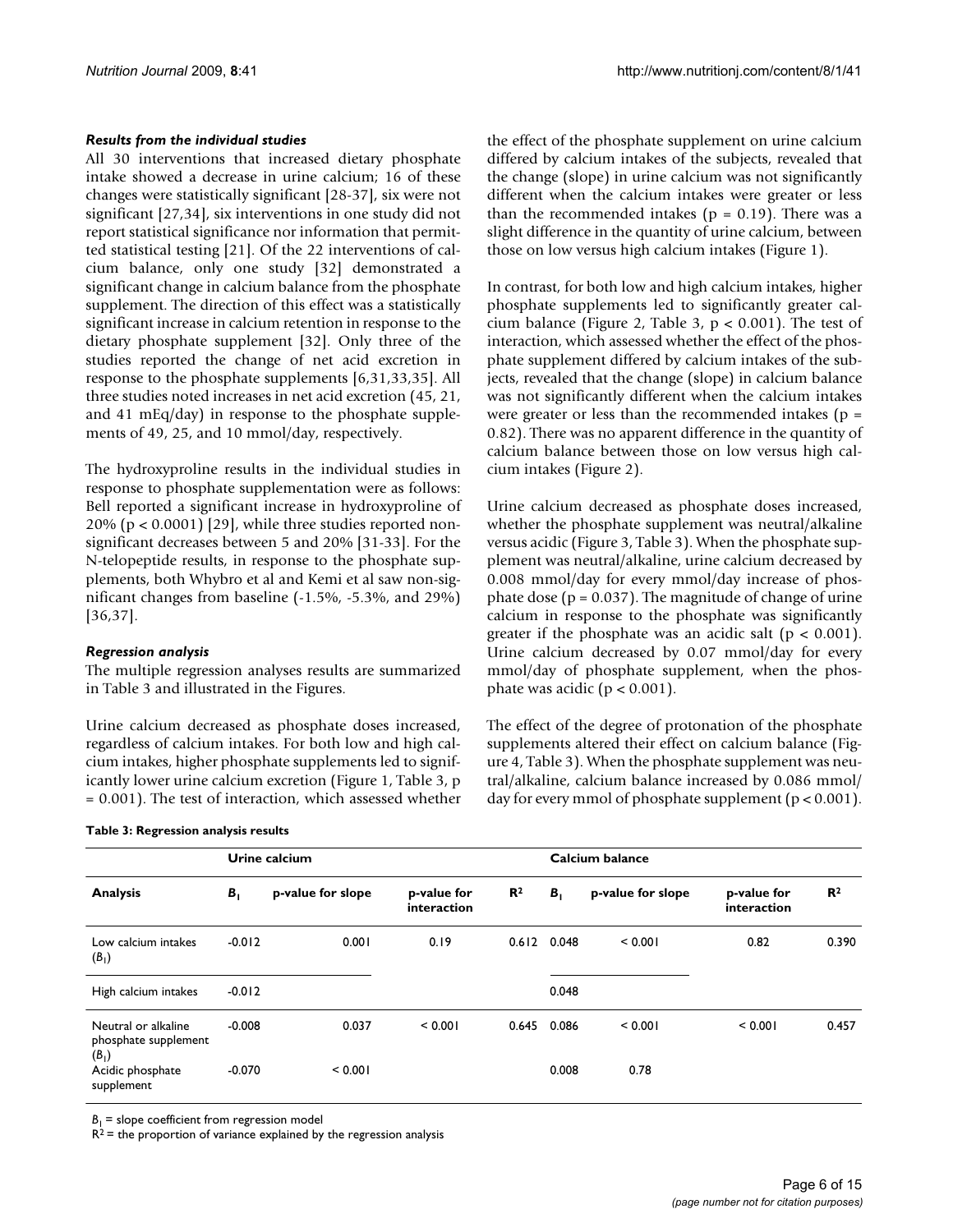

**Phosphate and change in urine calcium stratified by calcium intakes: Slope = -0.021 p = 0.001. Low calcium**  intakes: ------; High calcium intakes:

The magnitude of change of calcium balance was significantly less when the phosphate was provided as an acidic salt ( $p < 0.001$ ). Calcium balance increased non-significantly, by 0.008 mmol/day for every mmol/day of phosphate supplement, when the phosphate was acidic ( $p =$ 0.78).

As there were very few studies and the change of phosphate intake on the change of bone turnover markers, hydroxyproline and N-terminal telopeptide, did not appear to have straight line relationships, no attempt was made to combine these data in regression analyses (Figures 5 and 6).

#### **Discussion**

All four of the urine calcium meta-analyses demonstrated that when dietary phosphate was increased, urine calcium decreased, whether the subjects had low or high calcium

intakes and whether the phosphate supplement was neutral/alkaline or acidic. Three of the four calcium balance analyses revealed that as phosphate supplements are increased, calcium balance increased. However, when the phosphate salt was acidic, there was no important change in calcium balance. The effect of phosphate supplementation on the bone metabolism markers did not provide any clear information. The increased net acid excretion from phosphate supplements in three studies was associated with lowered urinary calcium excretion.

All of the findings of this study contradict the acid ash hypothesis since the hypothesis posits that an "acidic" ion such as phosphate causes increased urinary excretion of bone calcium, and therefore calcium balance would be decreased by phosphate. None of the study findings support the hypothesis since phosphate supplements did not increase urine calcium or decrease calcium balance. Die-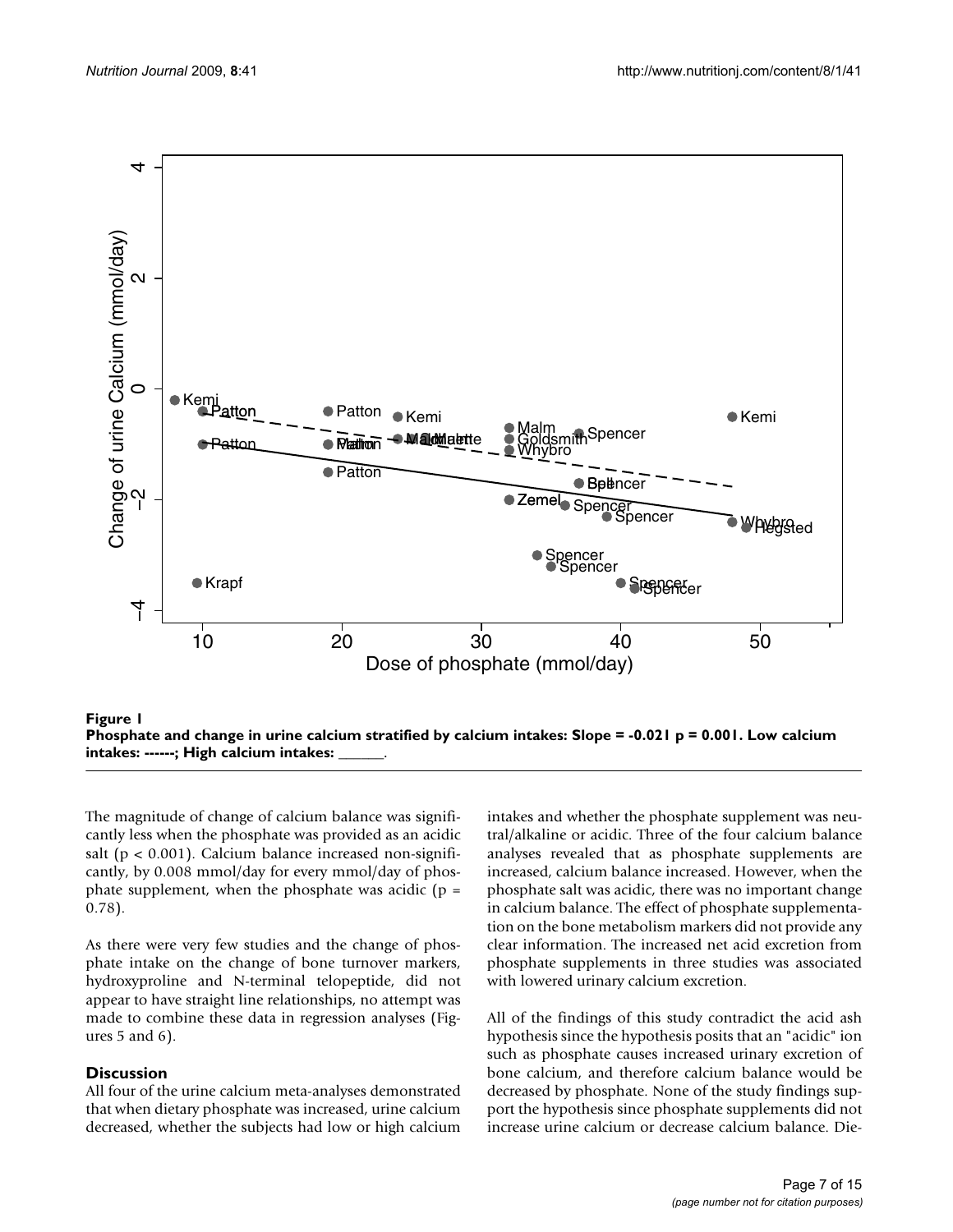

**Phosphate and change in calcium balance, stratified by calcium intakes: Slope = -0.048 p < 001. Low calcium**  intakes: ------; High calcium intakes:

tary phosphate is considered to be the major source of excreted acid, followed by sulfate derived from protein [2]. However, this current study contradicts the assertion that dietary phosphate is detrimental to bone, and our previous work contradicts the assertion that protein is detrimental to bone [20]. When the evidence regarding the acid-ash hypothesis is critically examined, there is more contradiction than support for the hypothesis.

Most of the evidence in favor of the acid-ash hypothesis is based on the outcomes of changes of urinary calcium and changes of indicators of mineral metabolism or bone turnover markers [2,6,8,9,15,31,60-64]. However, urinary calcium and bone/mineral markers, are not direct measures of osteoporosis. Changes in urine calcium excretion are poor surrogate measures of bone health, as intestinal calcium absorption [65] and/or secretion [66] may also be altered by an intervention. Calcium balance changes are much better measures of changes of calcium status than changes of urinary calcium, and calcium balance studies can provide useful information about whole body calcium metabolism when the studies are well designed [24].

What better bone health outcomes have studies used as to test the association of the acid-ash hypothesis? The National Institutes of Health Consensus Panel defined Osteoporosis as ". a skeletal disorder characterized by compromised bone strength predisposing a person to an increased risk of fracture" [67]. The only currently available measures that address bone strength are the occurrence of low trauma fractures and/or biomechanical testing of bone biopsy material [68,69]. In the assessment of pharmaceutical interventions for osteoporosis, fracture prevention is considered the appropriate outcome measure for clinical trials, and not change in bone density. In clinical practice, however, bone density is an objective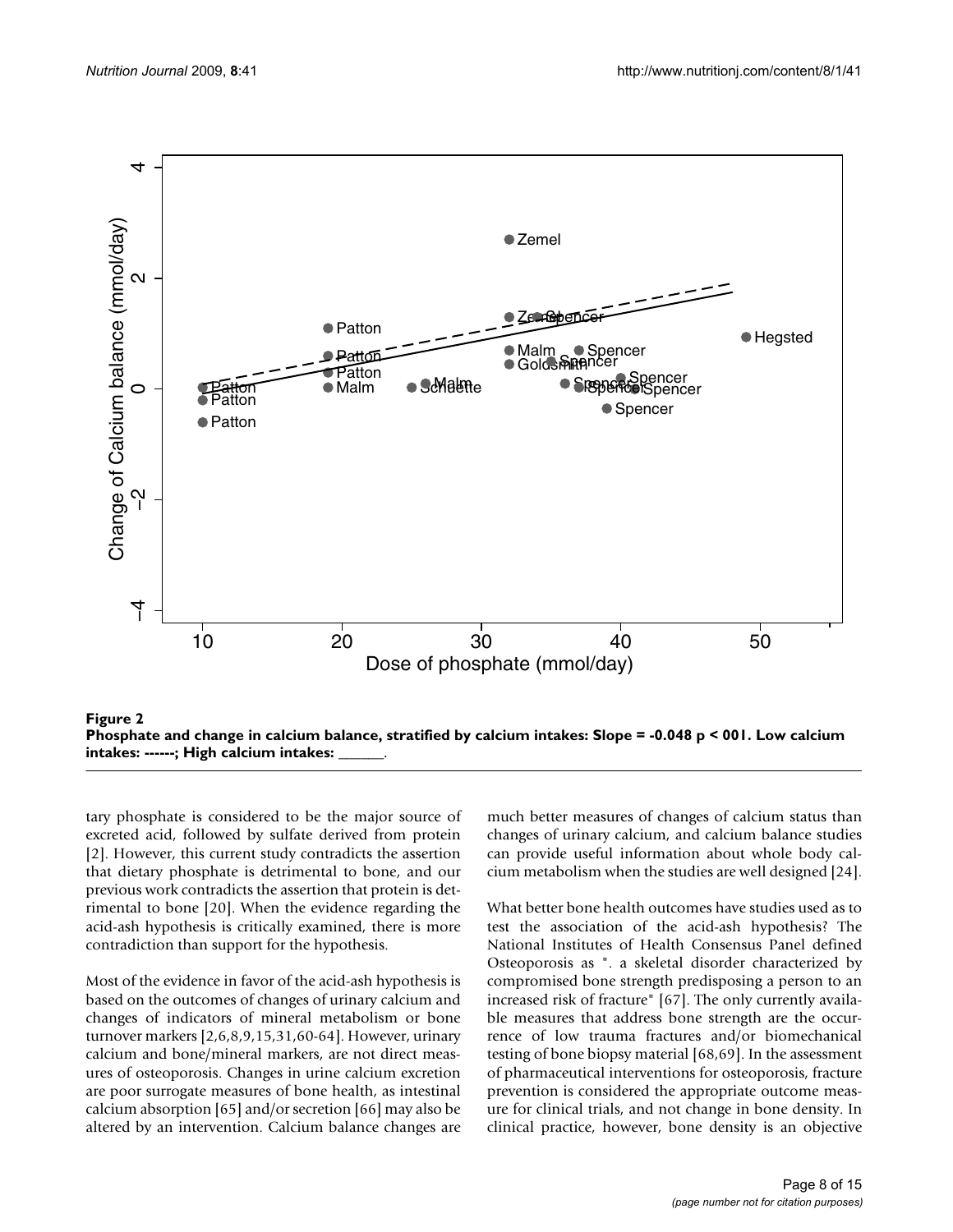

**Phosphate and change in urine calcium, stratified by composition of phosphate supplements: Slope for acidic = -0.070 p < 0.001; slope for neutral/alkaline = -0.008 p = 0.037. Acidic phosphate supplement: \_\_\_\_\_\_; Neutral/ alkaline phosphate supplement:------**.

measure often used for following an individual's response to an intervention. Although low bone density is used in the clinical diagnosis of osteoporosis, it is simply a risk factor for bone fragility.

Two randomized controlled studies of the acid ash hypothesis have used changes of BMD as the outcome measure [70,71]. Both of these studies tested the BMD response to potassium citrate [70,71] and one of these studies also increased fruit and vegetable intakes in an additional study arm [71]. The results of these studies were opposite, one observed a decreased loss of spine BMD among the potassium citrate arm [70], while in the other study BMD change did not differ significantly between study arms [71]. This discrepancy may be explained by the use of allocation concealment, an indicator of study rigor [72]. The latter study that saw no differences in BMD used adequate allocation concealment [71] while the former study that saw a difference did not conceal their allocation [70]. Inadequate allocation concealment is associated with an overestimation of effect [72], therefore it is possible that the results from the former trial [70] overestimated the effect of potassium citrate on bone.

Three prospective observational cohort studies found some associations that appear to support the acid-ash hypothesis, using changes in bone mineral density as the outcome [73-75]. However, the three prospective studies with positive associations had inconsistent findings, since for each group in which a positive finding was identified there were other subject groups and/or bone sites for which the finding did not apply. The Framingham Osteoporosis study reported that in men potassium intake was associated with loss of bone mineral density at the femo-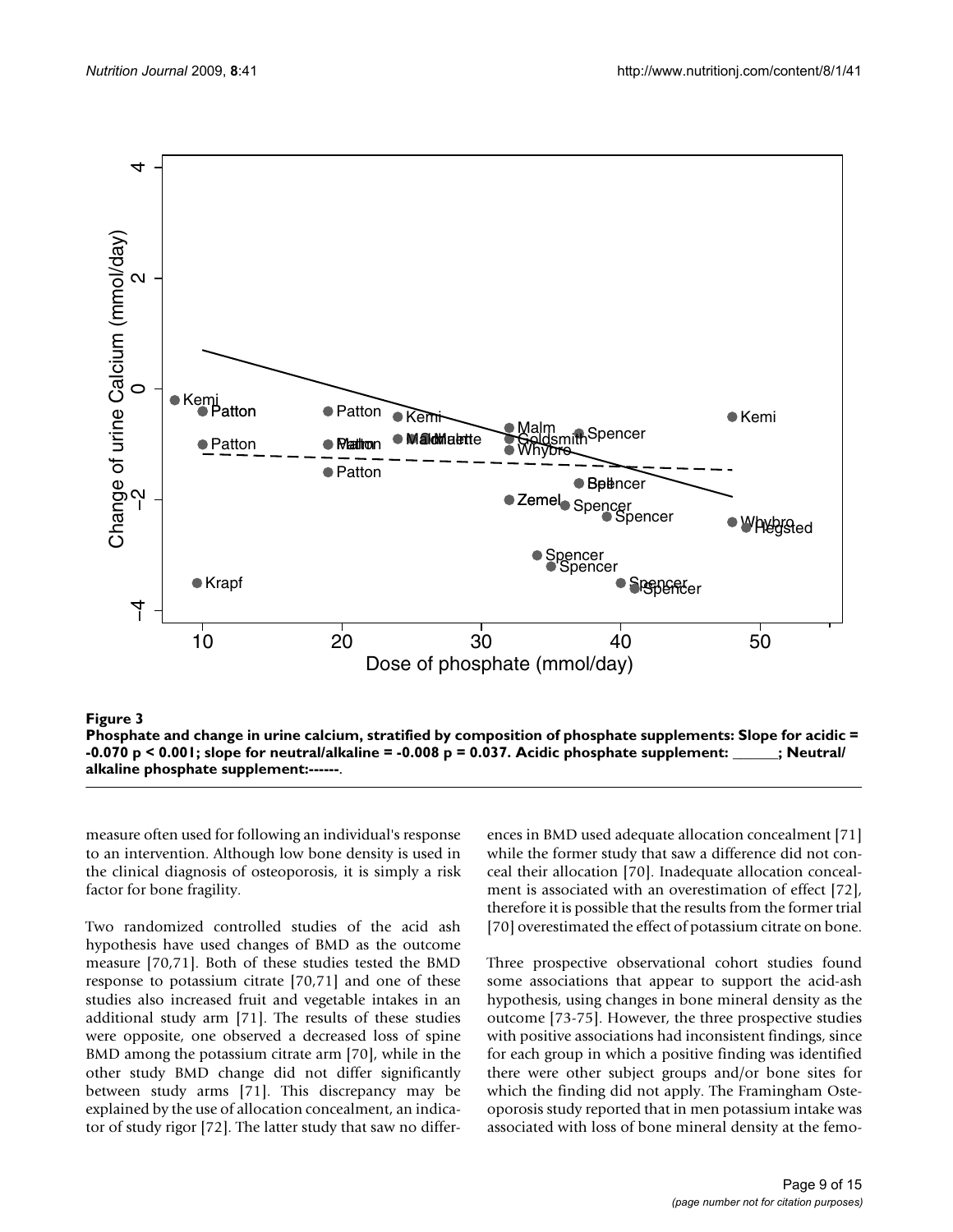

**Phosphate and change in calcium balance, stratified by composition of phosphate supplements: Slope for acidic = 0.008 p-value = 0.78; slope for alkaline/neutral = 0.086 p-value < 0.001. Acidic phosphate supplement: \_\_\_\_\_\_; Neutral/alkaline phosphate supplement:------**.

ral neck and trochanter, but not at the radius, and there were no associations found for women [74]. Fruit and vegetable intakes were not significantly associated with the changes of bone mineral density at any site for men or women in this study [74]. Of 12 associations assessed in this study regarding the acid-ash hypothesis, two were significantly associated while 10 were not [74].

In the EPIC-Norfolk study, vitamin C was associated with less loss of bone mineral density at the total hip among elderly women but not among elderly men, and only after the vitamin C intakes were divided into tertiles [75]. In the Aberdeen Prospective Osteoporosis Screening study, intakes of calcium and phosphorus (positively) and fat (negatively) were associated more strongly with the loss of bone mineral density over time than was potassium [73].

The two recent prospective cohort studies of the acid-ash hypothesis used fractures as the outcome measure. Fractures are considered a direct and clinically valid measure of osteoporosis [68,69]. A study among 1865 vegetarian and omnivorous peri- and postmenopausal women found that the risk of wrist fracture decreased significantly as protein intakes increased, whether the protein was from plants or meat [76]. This study provides further support for the concept that dietary protein is supportive of bone health [77,78]. A French study among 36,217 women examined the association between protein or the diet acid load on fractures (excluded high trauma or metastases fractures) found no overall support for the acid ash hypothesis as neither protein nor the diet acid load were associated with fracture risk [79]. However, in a subgroup analysis, both higher protein intake and diet acid load were associated with higher fracture risk among women in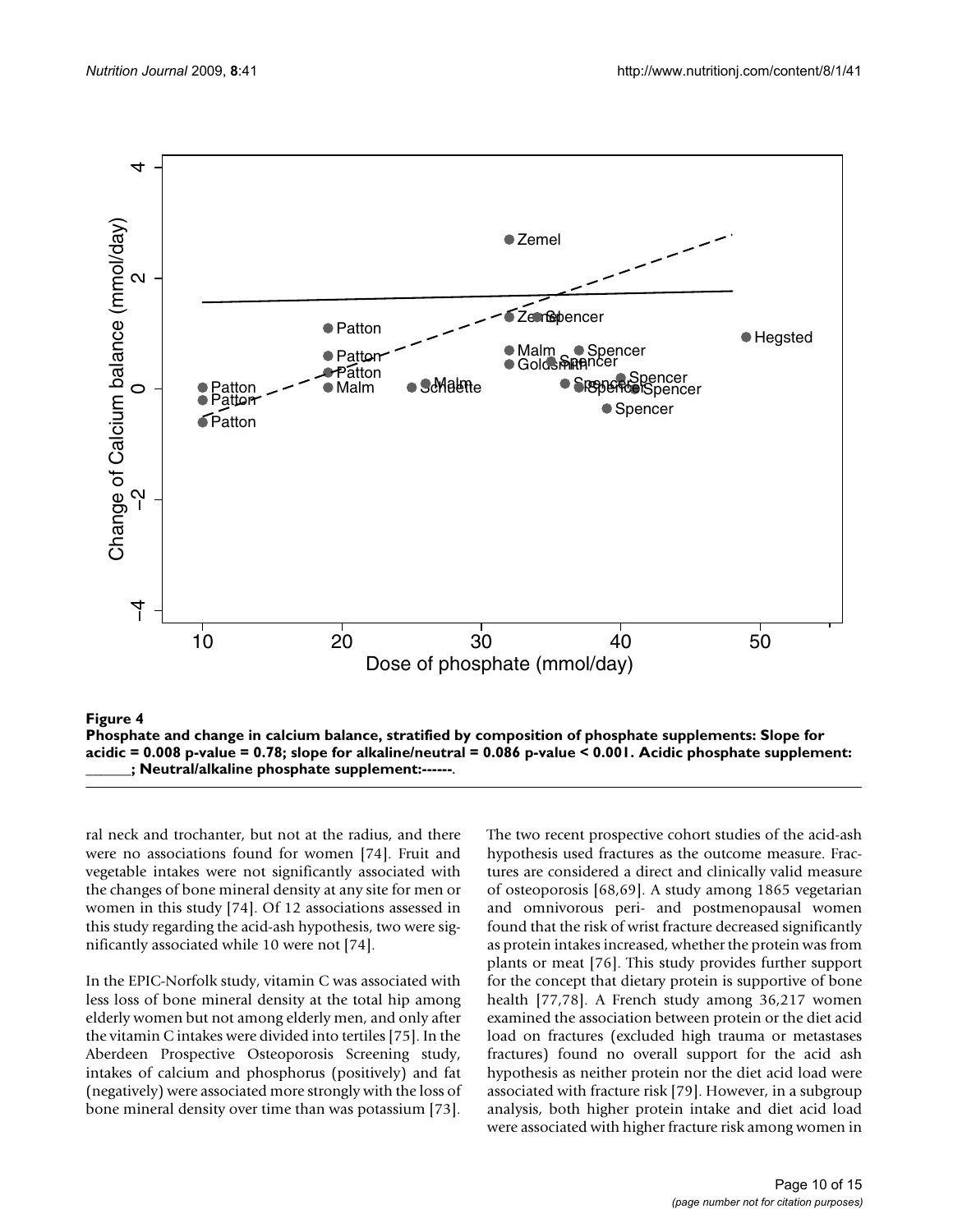

the lowest quartile of calcium intake [79]. In comparison, in this meta-analysis we found no important differences between phosphate intakes and calcium metabolism between those with low or high calcium intakes. In summary, the findings from prospective cohort studies of the acid-ash hypothesis of bone health demonstrated few findings consistent with the hypothesis, and numerous findings that did not support the hypothesis. It must be remembered that observational studies do not have the rigor of randomized control trials, and the findings from observational studies can be confounded or confused by other related variables. An example that might confound observational studies of nutrition and bone health could be due to those subjects who eat more fruit and vegetables may also get more bone protective exercise.

The acid-ash hypothesis posits that meats, grains and dairy products are detrimental to bone health due to their phosphate contents [16,3,4,10], however, this meta-analysis revealed that higher dietary intakes of phosphate do not increase either urinary calcium excretion or whole body calcium loss. Further to question the acid ash hypothesis, the evidence regarding higher net acid excretion from changes in dietary protein type or amount does not support the hypothesis [20]. No studies have evaluated the effect of grain foods on bone health. Dairy products, an important source of dietary phosphate, are also an important dietary calcium source [80] and an inexpensive source of high quality protein. Protein has been found to be supportive of bone health in a prospective cohort study and a randomized controlled trial [77,78]. Considering that this study has not upheld the concept that higher intakes of phosphate are detrimental to bone mineral maintenance, the consideration of meats, grains and dairy products as detrimental to bone health on the basis of their phosphate content must be questioned. Additionally, these foods that produce acid on metabolism are important sources of nutrients that are important for bone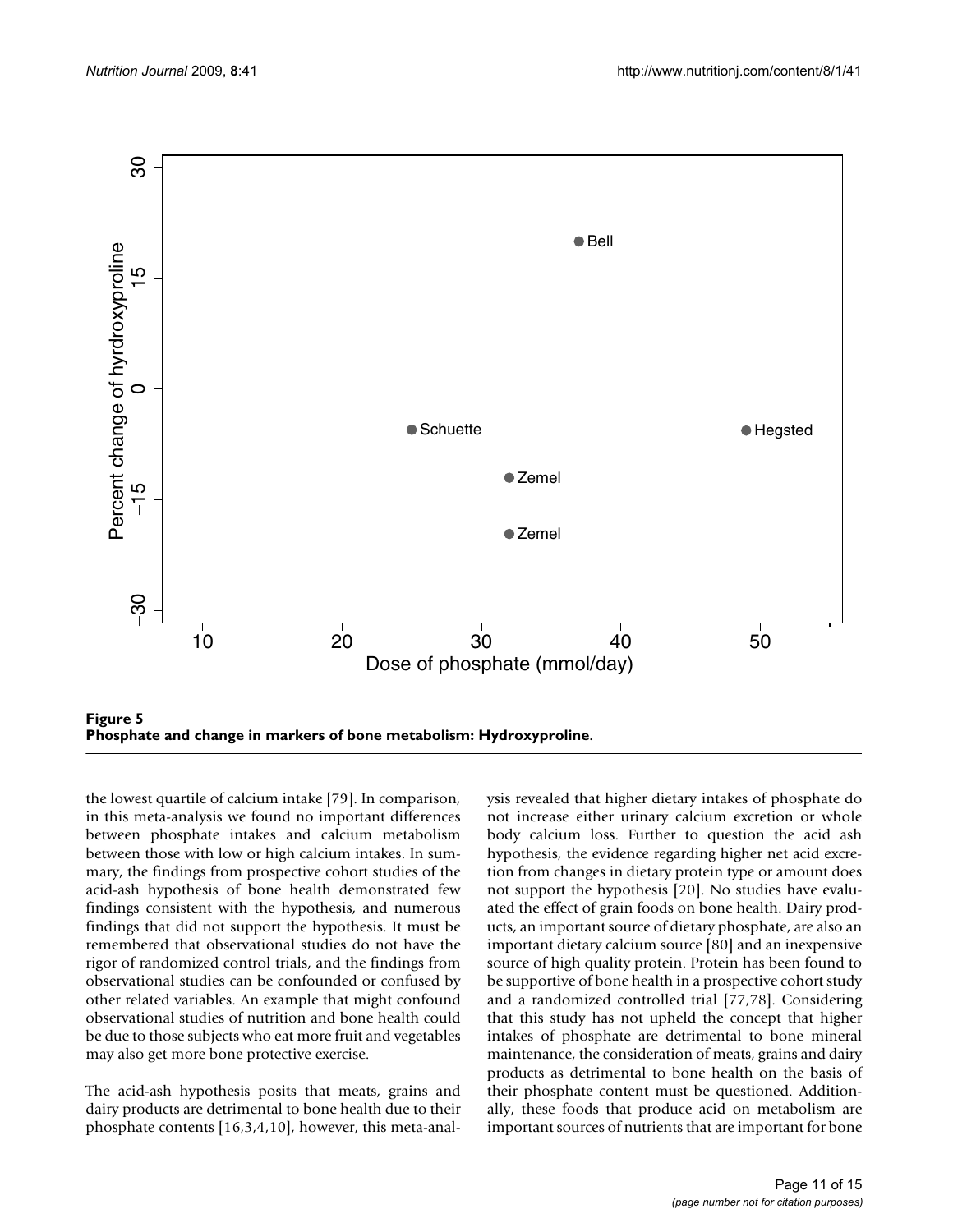

**Phosphate and change in markers of bone metabolism: N-telopeptide**.

health, including calcium [81] (dairy products), protein [82,83] (dairy products and meats), and vitamin D [84] (some dairy products).

The recommendation for calcium balance studies by the Institute of Medicine to have study subjects consume the study calcium intake for at least a week prior to the outcome measurement [24] is designed to allow the subjects to adapt to the experimental calcium intake [24]. This adaption to the study calcium intake is important to lessen the chance that the adaption confuses or biases the effect of the intervention. Randomization of the interventions is very important in calcium balance cross-over studies since the adaptations to the calcium intake would be uneven in the two arms of before-after non-randomized cross-over studies.

Overall, the methodological quality of the studies of phosphate supplementation was poor since only one of the studies used superior methodology [21]: having randomization and using all of the Institute of Medicine's recommendations for calcium balance studies. Therefore, there is a chance that the results of the other studies are biased due to poor methodology. The magnitude of this bias would vary depending on whether the study calcium intakes were greater or less than the subjects' usual intakes. In spite of the questionable methodological quality, all of the other meta-analyses were in congruence with the one study [21] that used superior methodology, which suggests that the bias may not have been severe.

Concern has been raised about the phosphate, as well as caffeine, contents of cola soft drinks and their potential deleterious effects on bone health. Observational studies that measured BMD [85] or asked subjects about previous fractures [86] in relation to carbonated beverage intake documented associations between these beverages and poorer bone health. As well, a non-randomized cross-over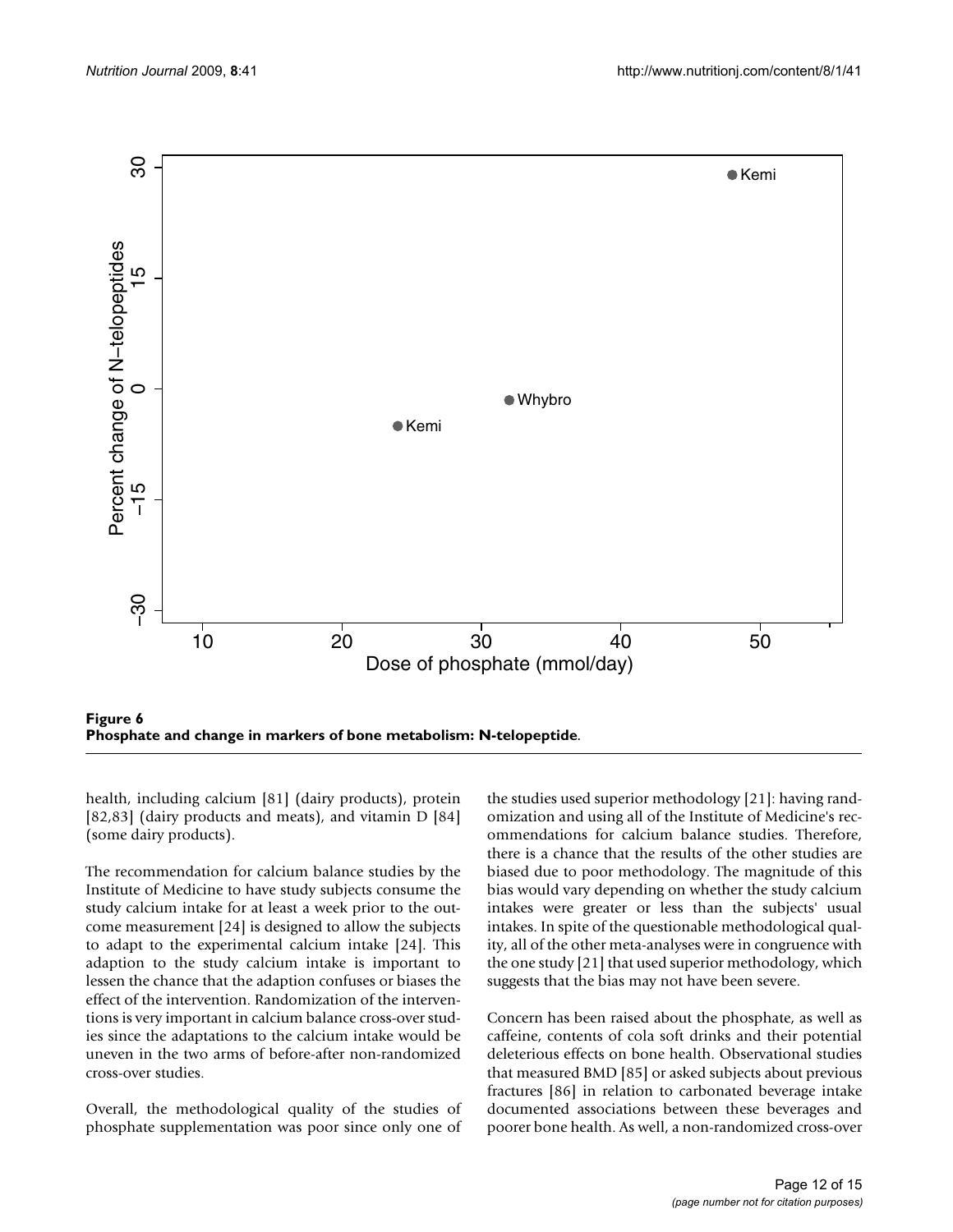intervention study identified higher bone resorption markers from colas compared to milk [87]. The results from this meta-analysis does not support the concept that the phosphate in soda is deleterious, therefore, these potentially deleterious effects could be due to lower milk consumption, and therefore protein, calcium or other nutrient intakes [87] since those that consume more carbonated beverage drink less milk [88,89], however generalizations from the studies on soft drinks are limited by the study designs used.

This meta-analysis has three strengths: First, this is the first study to systematically assess the calcium balance literature in response to changes of phosphate supplementation. Second, this meta-analysis includes an evaluation of methodological quality, and therefore an assessment of potential confounding or bias. Third, the stratified analyses allowed assessment of the effect of calcium intakes and the degree of protonation of the phosphate supplement on the findings.

This meta-analysis also has limitations. First, although calcium balance is neither a direct measure of bone health nor of the progression of osteoporosis, but rather it is a surrogate measure of this disease progression. Therefore this study lacks a direct measures of bone health. However, calcium balance is important since prolonged negative calcium balance leads to bone loss. Second, this study is limited by the poor methodological quality of the majority of the studies of phosphate intake on calcium metabolism.

In conclusion, this meta-analysis revealed that raising phosphate intakes decreases urine calcium and slightly increases calcium retention over a broad range of calcium intakes. This work does not support the acid-ash hypothesis concepts that "acidic" ions such as phosphate contribute to demineralization of bone and bone calcium excretion in the urine. A definitive study is needed that follows all of the recommendations for methodological quality for both calcium balance studies [24] as well as recommendations for intervention studies [25,26], with measurement of outcomes that are direct measures of bone strength, to determine whether or not there is an association between phosphate intake and osteoporosis.

#### **Competing interests**

The authors declare that they have no competing interests.

#### **Authors' contributions**

The author's responsibilities were as follows: TRF & AWL designed the study, TRF searched the literature, extracted the data, performed the statistical analysis and graphic representation and wrote the manuscript, ME directed the study's statistical analysis and graphic representation, AWL contributed to data analysis and writing of manuscript, SCT & DAH helped design the study and interpret the findings. All authors read and approved the final manuscript.

#### **Acknowledgements**

We thank Diane Lorenzetti MLS for assistance with the literature search strategy.

Sources of support for TRF: Doctoral fellowships from the University of Calgary and the Alberta Heritage Fund for Medical Research. These organizations had no role in study design; in the collection, analysis, and interpretation of data; in the writing of the manuscript; and in the decision to submit the manuscript for publication.

#### **References**

- 1. Oenning LL, Vogel J, Calvo MS: **[Accuracy of methods estimating](http://www.ncbi.nlm.nih.gov/entrez/query.fcgi?cmd=Retrieve&db=PubMed&dopt=Abstract&list_uids=3418003) [calcium and phosphorus intake in daily diets.](http://www.ncbi.nlm.nih.gov/entrez/query.fcgi?cmd=Retrieve&db=PubMed&dopt=Abstract&list_uids=3418003)** *J Am Diet Assoc* 1988, **88:**1076-1080.
- 2. Remer T, Manz F: **[Estimation of the renal net acid excretion by](http://www.ncbi.nlm.nih.gov/entrez/query.fcgi?cmd=Retrieve&db=PubMed&dopt=Abstract&list_uids=8198060) [adults consuming diets containing variable amounts of pro](http://www.ncbi.nlm.nih.gov/entrez/query.fcgi?cmd=Retrieve&db=PubMed&dopt=Abstract&list_uids=8198060)[tein.](http://www.ncbi.nlm.nih.gov/entrez/query.fcgi?cmd=Retrieve&db=PubMed&dopt=Abstract&list_uids=8198060)** *Am J Clin Nutr* 1994, **59:**1356-1361.
- 3. Sebastian A, Frassetto LA, Sellmeyer DE, Merriam RL, Morris RC Jr: **[Estimation of the net acid load of the diet of ancestral prea](http://www.ncbi.nlm.nih.gov/entrez/query.fcgi?cmd=Retrieve&db=PubMed&dopt=Abstract&list_uids=12450898)[gricultural Homo sapiens and their hominid ancestors.](http://www.ncbi.nlm.nih.gov/entrez/query.fcgi?cmd=Retrieve&db=PubMed&dopt=Abstract&list_uids=12450898)** *Am J Clin Nutr* 2002, **76:**1308-1316.
- 4. New SA: **[Nutrition Society Medal lecture. The role of the](http://www.ncbi.nlm.nih.gov/entrez/query.fcgi?cmd=Retrieve&db=PubMed&dopt=Abstract&list_uids=12133196) [skeleton in acid-base homeostasis.](http://www.ncbi.nlm.nih.gov/entrez/query.fcgi?cmd=Retrieve&db=PubMed&dopt=Abstract&list_uids=12133196)** *Proc Nutr Soc* 2002, **61:**151-164.
- 5. Schuette SA, Zemel MB, Linkswiler HM: **[Studies on the mecha](http://www.ncbi.nlm.nih.gov/entrez/query.fcgi?cmd=Retrieve&db=PubMed&dopt=Abstract&list_uids=7354401)[nism of protein-induced hypercalciuria in older men and](http://www.ncbi.nlm.nih.gov/entrez/query.fcgi?cmd=Retrieve&db=PubMed&dopt=Abstract&list_uids=7354401) [women.](http://www.ncbi.nlm.nih.gov/entrez/query.fcgi?cmd=Retrieve&db=PubMed&dopt=Abstract&list_uids=7354401)** *J Nutr* 1980, **110:**305-315.
- 6. Schuette SA, Hegsted M, Zemel MB, Linkswiler HM: **[Renal acid, uri](http://www.ncbi.nlm.nih.gov/entrez/query.fcgi?cmd=Retrieve&db=PubMed&dopt=Abstract&list_uids=6273514)[nary cyclic AMP, and hydroxyproline excretion as affected](http://www.ncbi.nlm.nih.gov/entrez/query.fcgi?cmd=Retrieve&db=PubMed&dopt=Abstract&list_uids=6273514) by level of protein, sulfur amino acid, and phosphorus intake.** *J Nutr* 1981, **111:**2106-2116.
- 7. Lutz J, Linkswiler HM: **[Calcium metabolism in postmenopausal](http://www.ncbi.nlm.nih.gov/entrez/query.fcgi?cmd=Retrieve&db=PubMed&dopt=Abstract&list_uids=7293944) [and osteoporotic women consuming two levels of dietary](http://www.ncbi.nlm.nih.gov/entrez/query.fcgi?cmd=Retrieve&db=PubMed&dopt=Abstract&list_uids=7293944) [protein.](http://www.ncbi.nlm.nih.gov/entrez/query.fcgi?cmd=Retrieve&db=PubMed&dopt=Abstract&list_uids=7293944)** *Am J Clin Nutr* 1981, **34:**2178-2186.
- 8. Lutz J: **[Calcium balance and acid-base status of women as](http://www.ncbi.nlm.nih.gov/entrez/query.fcgi?cmd=Retrieve&db=PubMed&dopt=Abstract&list_uids=6320628) [affected by increased protein intake and by sodium bicarbo](http://www.ncbi.nlm.nih.gov/entrez/query.fcgi?cmd=Retrieve&db=PubMed&dopt=Abstract&list_uids=6320628)[nate ingestion.](http://www.ncbi.nlm.nih.gov/entrez/query.fcgi?cmd=Retrieve&db=PubMed&dopt=Abstract&list_uids=6320628)** *Am J Clin Nutr* 1984, **39:**281-288.
- 9. Breslau NA, Brinkley L, Hill KD, Pak CY: **[Relationship of animal](http://www.ncbi.nlm.nih.gov/entrez/query.fcgi?cmd=Retrieve&db=PubMed&dopt=Abstract&list_uids=2826524) [protein-rich diet to kidney stone formation and calcium](http://www.ncbi.nlm.nih.gov/entrez/query.fcgi?cmd=Retrieve&db=PubMed&dopt=Abstract&list_uids=2826524) [metabolism.](http://www.ncbi.nlm.nih.gov/entrez/query.fcgi?cmd=Retrieve&db=PubMed&dopt=Abstract&list_uids=2826524)** *J Clin Endocrinol Metab* 1988, **66:**140-146.
- 10. Remer T, Manz F: **[Potential renal acid load of foods and its](http://www.ncbi.nlm.nih.gov/entrez/query.fcgi?cmd=Retrieve&db=PubMed&dopt=Abstract&list_uids=7797810) [influence on urine pH.](http://www.ncbi.nlm.nih.gov/entrez/query.fcgi?cmd=Retrieve&db=PubMed&dopt=Abstract&list_uids=7797810)** *J Am Diet Assoc* 1995, **95:**791-797.
- 11. Jones G, Beard T, Parameswaran V, Greenaway T, von Witt R: **[A](http://www.ncbi.nlm.nih.gov/entrez/query.fcgi?cmd=Retrieve&db=PubMed&dopt=Abstract&list_uids=11248883) [population-based study of the relationship between salt](http://www.ncbi.nlm.nih.gov/entrez/query.fcgi?cmd=Retrieve&db=PubMed&dopt=Abstract&list_uids=11248883) [intake, bone resorption and bone mass.](http://www.ncbi.nlm.nih.gov/entrez/query.fcgi?cmd=Retrieve&db=PubMed&dopt=Abstract&list_uids=11248883)** *Eur J Clin Nutr* 1997, **51:**561-565.
- 12. Devine A, Criddle RA, Dick IM, Kerr DA, Prince RL: **[A longitudinal](http://www.ncbi.nlm.nih.gov/entrez/query.fcgi?cmd=Retrieve&db=PubMed&dopt=Abstract&list_uids=7572702) [study of the effect of sodium and calcium intakes on regional](http://www.ncbi.nlm.nih.gov/entrez/query.fcgi?cmd=Retrieve&db=PubMed&dopt=Abstract&list_uids=7572702) [bone density in postmenopausal women.](http://www.ncbi.nlm.nih.gov/entrez/query.fcgi?cmd=Retrieve&db=PubMed&dopt=Abstract&list_uids=7572702)** *Am J Clin Nutr* 1995, **62:**740-745.
- 13. New SA: **[Intake of fruit and vegetables: implications for bone](http://www.ncbi.nlm.nih.gov/entrez/query.fcgi?cmd=Retrieve&db=PubMed&dopt=Abstract&list_uids=15018489) [health.](http://www.ncbi.nlm.nih.gov/entrez/query.fcgi?cmd=Retrieve&db=PubMed&dopt=Abstract&list_uids=15018489)** *Proc Nutr Soc* 2003, **62:**889-899.
- 14. Buclin T, Cosma M, Appenzeller M, Jacquet AF, Decosterd LA, Biollaz J, Burckhardt P: **[Diet acids and alkalis influence calcium reten](http://www.ncbi.nlm.nih.gov/entrez/query.fcgi?cmd=Retrieve&db=PubMed&dopt=Abstract&list_uids=11446566)[tion in bone.](http://www.ncbi.nlm.nih.gov/entrez/query.fcgi?cmd=Retrieve&db=PubMed&dopt=Abstract&list_uids=11446566)** *Osteoporos Int* 2001, **12:**493-499.
- 15. Sebastian A, Harris ST, Ottaway JH, Todd KM, Morris RC Jr: **[Improved mineral balance and skeletal metabolism in post](http://www.ncbi.nlm.nih.gov/entrez/query.fcgi?cmd=Retrieve&db=PubMed&dopt=Abstract&list_uids=8190153)[menopausal women treated with potassium bicarbonate.](http://www.ncbi.nlm.nih.gov/entrez/query.fcgi?cmd=Retrieve&db=PubMed&dopt=Abstract&list_uids=8190153)** *N Engl J Med* 1994, **330:**1776-1781.
- 16. DuBose TD: **Acid-base disorders.** In *Brenner & Rector's The Kidney* 6th edition. Edited by: Brenner BM. Saunders; 2000:935-937.
- 17. Institute of Medicine (IOM): **Dietary Reference Intakes for Water, Potassium, Sodium, Chloride, and Sulfate.** 2004 [[http://www.nap.edu/catalog.php?record\\_id=10925](http://www.nap.edu/catalog.php?record_id=10925)]. DC: The National Academies Press
- 18. Burns L, Ashwell M, Berry J, Bolton-Smith C, Cassidy A, Dunnigan M, Khaw KT, Macdonald H, New S, Prentice A, Powell J, Reeve J, Robins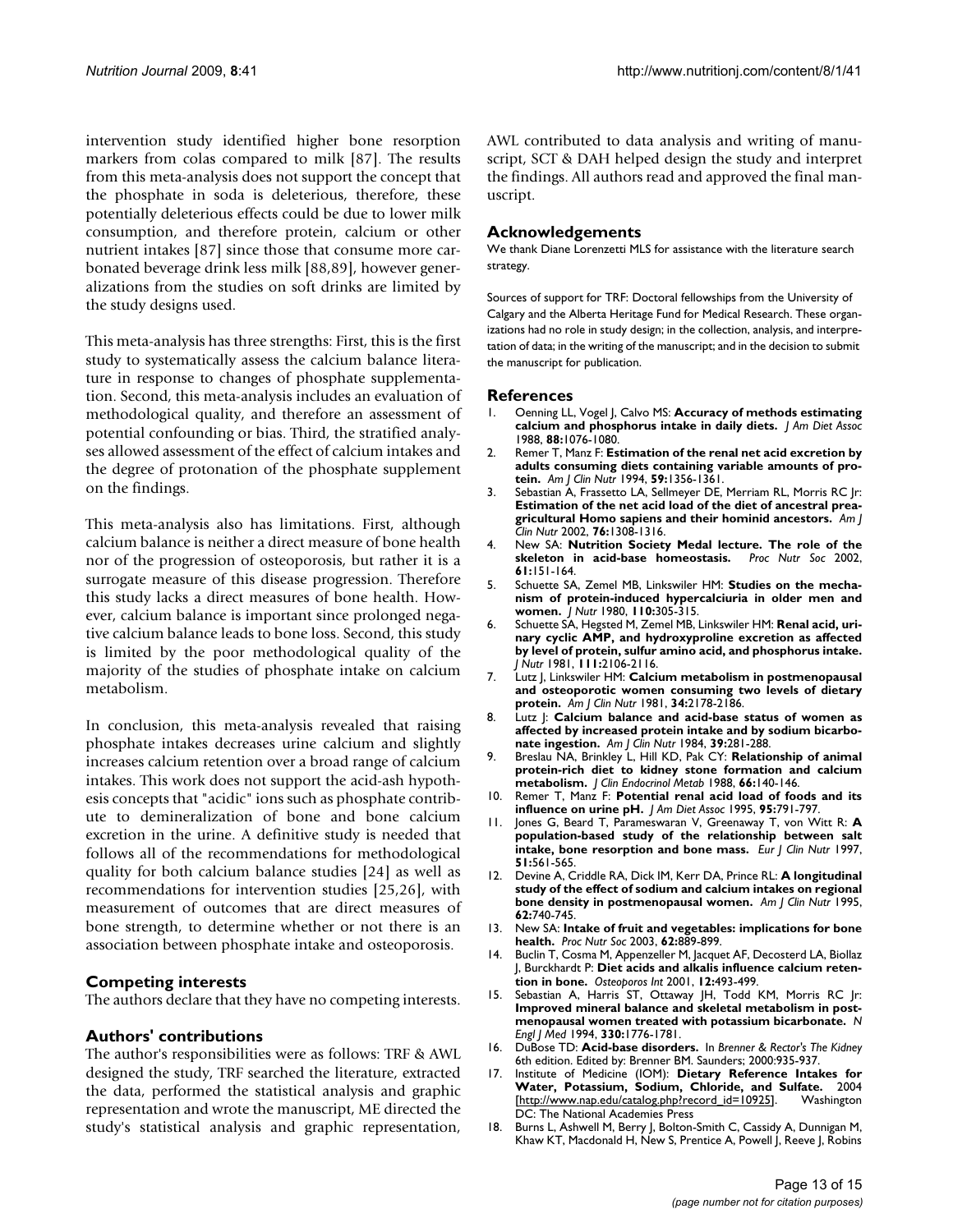S, Teucher B: **[UK Food Standards Agency Optimal Nutrition](http://www.ncbi.nlm.nih.gov/entrez/query.fcgi?cmd=Retrieve&db=PubMed&dopt=Abstract&list_uids=12828800) [Status Workshop: environmental factors that affect bone](http://www.ncbi.nlm.nih.gov/entrez/query.fcgi?cmd=Retrieve&db=PubMed&dopt=Abstract&list_uids=12828800) [health throughout life.](http://www.ncbi.nlm.nih.gov/entrez/query.fcgi?cmd=Retrieve&db=PubMed&dopt=Abstract&list_uids=12828800)** *Br J Nutr* 2003, **89:**835-840.

- 19. Fenton TR, Eliasziw M, Lyon AW, Tough SC, Hanley DA: **[Meta-anal](http://www.ncbi.nlm.nih.gov/entrez/query.fcgi?cmd=Retrieve&db=PubMed&dopt=Abstract&list_uids=18842807)[ysis of the quantity of calcium excretion associated with the](http://www.ncbi.nlm.nih.gov/entrez/query.fcgi?cmd=Retrieve&db=PubMed&dopt=Abstract&list_uids=18842807) net acid excretion of the modern diet under the acid-ash diet [hypothesis.](http://www.ncbi.nlm.nih.gov/entrez/query.fcgi?cmd=Retrieve&db=PubMed&dopt=Abstract&list_uids=18842807)** *Am J Clin Nutr* 2008, **88:**1159-1166.
- 20. Fenton TR, Lyon AW, Eliasziw M, Tough SC, Hanley DA: **[Meta-anal](http://www.ncbi.nlm.nih.gov/entrez/query.fcgi?cmd=Retrieve&db=PubMed&dopt=Abstract&list_uids=19419322)[ysis of the effect of the acid-ash hypothesis of osteoporosis](http://www.ncbi.nlm.nih.gov/entrez/query.fcgi?cmd=Retrieve&db=PubMed&dopt=Abstract&list_uids=19419322) [on calcium balance.](http://www.ncbi.nlm.nih.gov/entrez/query.fcgi?cmd=Retrieve&db=PubMed&dopt=Abstract&list_uids=19419322)** *Journal of Bone and Mineral Research Epub* 2009 in press.
- 21. Patton MB, Wilson ED, Leichsenring JM, Norris LM, Dienhart CM: **[The relation of calcium-to-phosphorus ratio to the utiliza](http://www.ncbi.nlm.nih.gov/entrez/query.fcgi?cmd=Retrieve&db=PubMed&dopt=Abstract&list_uids=13070094)[tion of these minerals by 18 young college women.](http://www.ncbi.nlm.nih.gov/entrez/query.fcgi?cmd=Retrieve&db=PubMed&dopt=Abstract&list_uids=13070094)** *J Nutr* 1953, **50:**373-382.
- 22. Spencer H, Menczel J, Lewin I, Samachson J: **[Effect of high phos](http://www.ncbi.nlm.nih.gov/entrez/query.fcgi?cmd=Retrieve&db=PubMed&dopt=Abstract&list_uids=14300991)[phorus intake on calcium and phosphorus metabolism in](http://www.ncbi.nlm.nih.gov/entrez/query.fcgi?cmd=Retrieve&db=PubMed&dopt=Abstract&list_uids=14300991) [man.](http://www.ncbi.nlm.nih.gov/entrez/query.fcgi?cmd=Retrieve&db=PubMed&dopt=Abstract&list_uids=14300991)** *J Nutr* 1965, **86:**125-132.
- 23. Dahl WJ, Whiting SJ, Stephen AM: **Dietary lentils and calcium balance in adult men.** *Nutrition Research* 1995, **15:**1587-1598.
- 24. Institute of Medicine (IOM): **Dietary Reference Intakes for calcium, phosphorus, magnesium, vitamin D and fluoride.** 1997 [[http://www.nap.edu/catalog.php?record\\_id=5776](http://www.nap.edu/catalog.php?record_id=5776)]. Washington DC: The National Academies Press
- 25. Moher D, Schulz KF, Altman DG: **[The CONSORT statement:](http://www.ncbi.nlm.nih.gov/entrez/query.fcgi?cmd=Retrieve&db=PubMed&dopt=Abstract&list_uids=11336663) [revised recommendations for improving the quality of](http://www.ncbi.nlm.nih.gov/entrez/query.fcgi?cmd=Retrieve&db=PubMed&dopt=Abstract&list_uids=11336663) [reports of parallel group randomized trials.](http://www.ncbi.nlm.nih.gov/entrez/query.fcgi?cmd=Retrieve&db=PubMed&dopt=Abstract&list_uids=11336663)** *BMC Med Res Methodol* 2001, **1:**2.
- 26. Altman DG, Schulz KF, Moher D, Egger M, Davidoff F, Elbourne D, Gotzsche PC, Lang T: **[The revised CONSORT statement for](http://www.ncbi.nlm.nih.gov/entrez/query.fcgi?cmd=Retrieve&db=PubMed&dopt=Abstract&list_uids=11304107) [reporting randomized trials: explanation and elaboration.](http://www.ncbi.nlm.nih.gov/entrez/query.fcgi?cmd=Retrieve&db=PubMed&dopt=Abstract&list_uids=11304107)** *Ann Intern Med* 2001, **134:**663-694.
- 27. Malm O|: **[On phosphates and phosphoric acid as dietary fac](http://www.ncbi.nlm.nih.gov/entrez/query.fcgi?cmd=Retrieve&db=PubMed&dopt=Abstract&list_uids=13064618)[tors in the calcium balance of man.](http://www.ncbi.nlm.nih.gov/entrez/query.fcgi?cmd=Retrieve&db=PubMed&dopt=Abstract&list_uids=13064618)** *Scand J Clin Lab Invest* 1953, **5:**75-84.
- 28. Goldsmith RS, Jowsey J, Dube WJ, Riggs BL, Arnaud CD, Kelly PJ: **[Effects of phosphorus supplementation on serum parathy](http://www.ncbi.nlm.nih.gov/entrez/query.fcgi?cmd=Retrieve&db=PubMed&dopt=Abstract&list_uids=956340)[roid hormone and bone morphology in osteoporosis.](http://www.ncbi.nlm.nih.gov/entrez/query.fcgi?cmd=Retrieve&db=PubMed&dopt=Abstract&list_uids=956340)** *J Clin Endocrinol Metab* 1976, **43:**523-532.
- 29. Bell RR, Draper HH, Tzeng DY, Shin HK, Schmidt GR: **[Physiological](http://www.ncbi.nlm.nih.gov/entrez/query.fcgi?cmd=Retrieve&db=PubMed&dopt=Abstract&list_uids=189000) [responses of human adults to foods containing phosphate](http://www.ncbi.nlm.nih.gov/entrez/query.fcgi?cmd=Retrieve&db=PubMed&dopt=Abstract&list_uids=189000) [additives.](http://www.ncbi.nlm.nih.gov/entrez/query.fcgi?cmd=Retrieve&db=PubMed&dopt=Abstract&list_uids=189000)** *J Nutr* 1977, **107:**42-50.
- 30. Spencer H, Kramer L, Osis D, Norris C: **[Effect of phosphorus on](http://www.ncbi.nlm.nih.gov/entrez/query.fcgi?cmd=Retrieve&db=PubMed&dopt=Abstract&list_uids=627919) [the absorption of calcium and on the calcium balance in](http://www.ncbi.nlm.nih.gov/entrez/query.fcgi?cmd=Retrieve&db=PubMed&dopt=Abstract&list_uids=627919) [man.](http://www.ncbi.nlm.nih.gov/entrez/query.fcgi?cmd=Retrieve&db=PubMed&dopt=Abstract&list_uids=627919)** *J Nutr* 1978, **108:**447-457.
- 31. Hegsted M, Schuette SA, Zemel MB, Linkswiler HM: **[Urinary cal](http://www.ncbi.nlm.nih.gov/entrez/query.fcgi?cmd=Retrieve&db=PubMed&dopt=Abstract&list_uids=7205408)[cium and calcium balance in young men as affected by level](http://www.ncbi.nlm.nih.gov/entrez/query.fcgi?cmd=Retrieve&db=PubMed&dopt=Abstract&list_uids=7205408) [of protein and phosphorus intake.](http://www.ncbi.nlm.nih.gov/entrez/query.fcgi?cmd=Retrieve&db=PubMed&dopt=Abstract&list_uids=7205408)** *J Nutr* 1981, **111:**553-562.
- 32. Zemel MB, Linkswiler HM: **[Calcium metabolism in the young](http://www.ncbi.nlm.nih.gov/entrez/query.fcgi?cmd=Retrieve&db=PubMed&dopt=Abstract&list_uids=6257868) [adult male as affected by level and form of phosphorus](http://www.ncbi.nlm.nih.gov/entrez/query.fcgi?cmd=Retrieve&db=PubMed&dopt=Abstract&list_uids=6257868) [intake and level of calcium intake.](http://www.ncbi.nlm.nih.gov/entrez/query.fcgi?cmd=Retrieve&db=PubMed&dopt=Abstract&list_uids=6257868)** *J Nutr* 1981, **111:**315-324.
- 33. Schuette SA, Linkswiler HM: **[Effects on Ca and P metabolism in](http://www.ncbi.nlm.nih.gov/entrez/query.fcgi?cmd=Retrieve&db=PubMed&dopt=Abstract&list_uids=6276519) [humans by adding meat, meat plus milk, or purified proteins](http://www.ncbi.nlm.nih.gov/entrez/query.fcgi?cmd=Retrieve&db=PubMed&dopt=Abstract&list_uids=6276519) [plus Ca and P to a low protein diet.](http://www.ncbi.nlm.nih.gov/entrez/query.fcgi?cmd=Retrieve&db=PubMed&dopt=Abstract&list_uids=6276519)** *J Nutr* 1982, **112:**338-349.
- 34. Spencer H, Kramer L, Rubio N, Osis D: **[The effect of phosphorus](http://www.ncbi.nlm.nih.gov/entrez/query.fcgi?cmd=Retrieve&db=PubMed&dopt=Abstract&list_uids=3706192) [on endogenous fecal calcium excretion in man.](http://www.ncbi.nlm.nih.gov/entrez/query.fcgi?cmd=Retrieve&db=PubMed&dopt=Abstract&list_uids=3706192)** *Am J Clin Nutr* 1986, **43:**844-851.
- 35. Krapf R, Glatz M, Hulter HN: **[Neutral phosphate administration](http://www.ncbi.nlm.nih.gov/entrez/query.fcgi?cmd=Retrieve&db=PubMed&dopt=Abstract&list_uids=7771507) [generates and maintains renal metabolic alkalosis and](http://www.ncbi.nlm.nih.gov/entrez/query.fcgi?cmd=Retrieve&db=PubMed&dopt=Abstract&list_uids=7771507) [hyperparathyroidism.](http://www.ncbi.nlm.nih.gov/entrez/query.fcgi?cmd=Retrieve&db=PubMed&dopt=Abstract&list_uids=7771507)** *Am J Physiol* 1995, **268:**F802-F807.
- 36. Whybro A, Jagger H, Barker M, Eastell R: **[Phosphate supplemen](http://www.ncbi.nlm.nih.gov/entrez/query.fcgi?cmd=Retrieve&db=PubMed&dopt=Abstract&list_uids=9481529)[tation in young men: lack of effect on calcium homeostasis](http://www.ncbi.nlm.nih.gov/entrez/query.fcgi?cmd=Retrieve&db=PubMed&dopt=Abstract&list_uids=9481529) [and bone turnover.](http://www.ncbi.nlm.nih.gov/entrez/query.fcgi?cmd=Retrieve&db=PubMed&dopt=Abstract&list_uids=9481529)** *Eur J Clin Nutr* 1998, **52:**29-33.
- 37. Kemi VE, Karkkainen MU, Lamberg-Allardt CJ: **[High phosphorus](http://www.ncbi.nlm.nih.gov/entrez/query.fcgi?cmd=Retrieve&db=PubMed&dopt=Abstract&list_uids=16925861) [intakes acutely and negatively affect Ca and bone metabo](http://www.ncbi.nlm.nih.gov/entrez/query.fcgi?cmd=Retrieve&db=PubMed&dopt=Abstract&list_uids=16925861)lism in a dose-dependent manner in healthy young females.** *Br J Nutr* 2006, **96:**545-552.
- 38. Reiss E, Canterbury JM, Bercovitz MA, Kaplan EL: **[The role of phos](http://www.ncbi.nlm.nih.gov/entrez/query.fcgi?cmd=Retrieve&db=PubMed&dopt=Abstract&list_uids=5475987)[phate in the secretion of parathyroid hormone in man.](http://www.ncbi.nlm.nih.gov/entrez/query.fcgi?cmd=Retrieve&db=PubMed&dopt=Abstract&list_uids=5475987)** *J Clin Invest* 1970, **49:**2146-2149.
- 39. Renier JC, Giraud P, Girardeau C, Jallet P, Gillabert P, Audran M: **[\[Investigation of phosphorus calcium metabolism after oral](http://www.ncbi.nlm.nih.gov/entrez/query.fcgi?cmd=Retrieve&db=PubMed&dopt=Abstract&list_uids=1494736) [phosphorus supplementation\].](http://www.ncbi.nlm.nih.gov/entrez/query.fcgi?cmd=Retrieve&db=PubMed&dopt=Abstract&list_uids=1494736)** *Rev Rhum Mal Osteoartic* 1992, **59:**537-544.
- 40. Silverberg SJ, Shane E, Clemens TL, Dempster DW, Segre GV, Lindsay R, Bilezikian JP: **[The effect of oral phosphate administration on](http://www.ncbi.nlm.nih.gov/entrez/query.fcgi?cmd=Retrieve&db=PubMed&dopt=Abstract&list_uids=3503552)**

**[major indices of skeletal metabolism in normal subjects.](http://www.ncbi.nlm.nih.gov/entrez/query.fcgi?cmd=Retrieve&db=PubMed&dopt=Abstract&list_uids=3503552)** *J Bone Miner Res* 1986, **1:**383-388.

- 41. Whiting SJ, Anderson DJ, Weeks SJ: **[Calciuric effects of protein](http://www.ncbi.nlm.nih.gov/entrez/query.fcgi?cmd=Retrieve&db=PubMed&dopt=Abstract&list_uids=9129478) [and potassium bicarbonate but not of sodium chloride or](http://www.ncbi.nlm.nih.gov/entrez/query.fcgi?cmd=Retrieve&db=PubMed&dopt=Abstract&list_uids=9129478) phosphate can be detected acutely in adult women and men.** *Am J Clin Nutr* 1997, **65:**1465-1472.
- 42. Heaney RP, Rafferty K: **[Carbonated beverages and urinary cal](http://www.ncbi.nlm.nih.gov/entrez/query.fcgi?cmd=Retrieve&db=PubMed&dopt=Abstract&list_uids=11522558)[cium excretion.](http://www.ncbi.nlm.nih.gov/entrez/query.fcgi?cmd=Retrieve&db=PubMed&dopt=Abstract&list_uids=11522558)** *Am J Clin Nutr* 2001, **74:**343-347.
- 43. Heaney RP, Recker RR: **[Calcium supplements: anion effects.](http://www.ncbi.nlm.nih.gov/entrez/query.fcgi?cmd=Retrieve&db=PubMed&dopt=Abstract&list_uids=2851341)** *Bone Miner* 1987, **2:**433-439.
- 44. Calvo MS, Kumar R, Heath H III: **[Elevated secretion and action of](http://www.ncbi.nlm.nih.gov/entrez/query.fcgi?cmd=Retrieve&db=PubMed&dopt=Abstract&list_uids=2831248) [serum parathyroid hormone in young adults consuming high](http://www.ncbi.nlm.nih.gov/entrez/query.fcgi?cmd=Retrieve&db=PubMed&dopt=Abstract&list_uids=2831248) phosphorus, low calcium diets assembled from common [foods.](http://www.ncbi.nlm.nih.gov/entrez/query.fcgi?cmd=Retrieve&db=PubMed&dopt=Abstract&list_uids=2831248)** *J Clin Endocrinol Metab* 1988, **66:**823-829.
- 45. Calvo MS, Heath H III: **[Acute effects of oral phosphate-salt](http://www.ncbi.nlm.nih.gov/entrez/query.fcgi?cmd=Retrieve&db=PubMed&dopt=Abstract&list_uids=2837078) [ingestion on serum phosphorus, serum ionized calcium, and](http://www.ncbi.nlm.nih.gov/entrez/query.fcgi?cmd=Retrieve&db=PubMed&dopt=Abstract&list_uids=2837078) [parathyroid hormone in young adults.](http://www.ncbi.nlm.nih.gov/entrez/query.fcgi?cmd=Retrieve&db=PubMed&dopt=Abstract&list_uids=2837078)** *Am J Clin Nutr* 1988, **47:**1025-1029.
- 46. Calvo MS, Kumar R, Heath H: **[Persistently elevated parathyroid](http://www.ncbi.nlm.nih.gov/entrez/query.fcgi?cmd=Retrieve&db=PubMed&dopt=Abstract&list_uids=2335575) [hormone secretion and action in young women after four](http://www.ncbi.nlm.nih.gov/entrez/query.fcgi?cmd=Retrieve&db=PubMed&dopt=Abstract&list_uids=2335575) [weeks of ingesting high phosphorus, low calcium diets.](http://www.ncbi.nlm.nih.gov/entrez/query.fcgi?cmd=Retrieve&db=PubMed&dopt=Abstract&list_uids=2335575)** *J Clin Endocrinol Metab* 1990, **70:**1334-1340.
- 47. Grimm M, Muller A, Hein G, Funfstuck R, Jahreis G: **[High phospho](http://www.ncbi.nlm.nih.gov/entrez/query.fcgi?cmd=Retrieve&db=PubMed&dopt=Abstract&list_uids=11305263)[rus intake only slightly affects serum minerals, urinary pyrid](http://www.ncbi.nlm.nih.gov/entrez/query.fcgi?cmd=Retrieve&db=PubMed&dopt=Abstract&list_uids=11305263)[inium crosslinks and renal function in young women.](http://www.ncbi.nlm.nih.gov/entrez/query.fcgi?cmd=Retrieve&db=PubMed&dopt=Abstract&list_uids=11305263)** *Eur J Clin Nutr* 2001, **55:**153-161.
- Zorbas YG, Kakurin VJ, Kuznetsov NA, Yarullin VL, Andreyev ID, Charapakhin KP: **[Phosphate measurements during hypokinesia](http://www.ncbi.nlm.nih.gov/entrez/query.fcgi?cmd=Retrieve&db=PubMed&dopt=Abstract&list_uids=12094140) [and phosphate supplements in disclosing phosphate changes](http://www.ncbi.nlm.nih.gov/entrez/query.fcgi?cmd=Retrieve&db=PubMed&dopt=Abstract&list_uids=12094140) [in hypokinetic subjects.](http://www.ncbi.nlm.nih.gov/entrez/query.fcgi?cmd=Retrieve&db=PubMed&dopt=Abstract&list_uids=12094140)** *Panminerva Med* 2002, **44:**243-251.
- Zorbas YG, Kakurin VJ, Kuznetsov NA, Yarullin VL, Andreyev ID, Charapakhin KP: **[Phosphate deposition capacity of athletes](http://www.ncbi.nlm.nih.gov/entrez/query.fcgi?cmd=Retrieve&db=PubMed&dopt=Abstract&list_uids=11934246) [during hypokinesia, phosphate loading, and ambulation.](http://www.ncbi.nlm.nih.gov/entrez/query.fcgi?cmd=Retrieve&db=PubMed&dopt=Abstract&list_uids=11934246)** *Biol Trace Elem Res* 2002, **85:**211-226.
- 50. Kakuris KK, Yerullis KB, Afoninos EA, Fedorov AK: **[Phosphate bal](http://www.ncbi.nlm.nih.gov/entrez/query.fcgi?cmd=Retrieve&db=PubMed&dopt=Abstract&list_uids=17892762)[ance in phosphate supplemented and unsupplemented](http://www.ncbi.nlm.nih.gov/entrez/query.fcgi?cmd=Retrieve&db=PubMed&dopt=Abstract&list_uids=17892762) [health subjects during and after hypokinesia.](http://www.ncbi.nlm.nih.gov/entrez/query.fcgi?cmd=Retrieve&db=PubMed&dopt=Abstract&list_uids=17892762)** *Clin Invest Med* 2007, **30:**E200-E209.
- 51. Zorbas YG, Kakuris KK, Deogenov VA, Yerullis KB: **[Phosphate](http://www.ncbi.nlm.nih.gov/entrez/query.fcgi?cmd=Retrieve&db=PubMed&dopt=Abstract&list_uids=17331489) [homeotasis in healthy subjects during prolonged periodic](http://www.ncbi.nlm.nih.gov/entrez/query.fcgi?cmd=Retrieve&db=PubMed&dopt=Abstract&list_uids=17331489) [and continuous hypokinesia.](http://www.ncbi.nlm.nih.gov/entrez/query.fcgi?cmd=Retrieve&db=PubMed&dopt=Abstract&list_uids=17331489)** *Clin Biochem* 2007, **40:**460-466.
- 52. Brixen K, Nielsen HK, Charles P, Mosekilde L: **[Effects of a short](http://www.ncbi.nlm.nih.gov/entrez/query.fcgi?cmd=Retrieve&db=PubMed&dopt=Abstract&list_uids=1422972) [course of oral phosphate treatment on serum parathyroid](http://www.ncbi.nlm.nih.gov/entrez/query.fcgi?cmd=Retrieve&db=PubMed&dopt=Abstract&list_uids=1422972) hormone(1-84) and biochemical markers of bone turnover: [a dose-response study.](http://www.ncbi.nlm.nih.gov/entrez/query.fcgi?cmd=Retrieve&db=PubMed&dopt=Abstract&list_uids=1422972)** *Calcif Tissue Int* 1992, **51:**276-281.
- 53. Karkkainen M, Lamberg-Allardt C: **[An acute intake of phosphate](http://www.ncbi.nlm.nih.gov/entrez/query.fcgi?cmd=Retrieve&db=PubMed&dopt=Abstract&list_uids=8970892) [increases parathyroid hormone secretion and inhibits bone](http://www.ncbi.nlm.nih.gov/entrez/query.fcgi?cmd=Retrieve&db=PubMed&dopt=Abstract&list_uids=8970892) [formation in young women.](http://www.ncbi.nlm.nih.gov/entrez/query.fcgi?cmd=Retrieve&db=PubMed&dopt=Abstract&list_uids=8970892)** *J Bone Miner Res* 1996, **11:**1905-1912.
- 54. Karp HJ, Vaihia KP, Karkkainen MU, Niemisto MJ, Lamberg-Allardt CJ: **Acute effects of different phosphorus sources on calcium and [bone metabolism in young women: a whole-foods approach.](http://www.ncbi.nlm.nih.gov/entrez/query.fcgi?cmd=Retrieve&db=PubMed&dopt=Abstract&list_uids=17401693)** *Calcif Tissue Int* 2007, **80:**251-258.
- 55. Heaney RP, Recker RR: **[Effects of nitrogen, phosphorus, and caf](http://www.ncbi.nlm.nih.gov/entrez/query.fcgi?cmd=Retrieve&db=PubMed&dopt=Abstract&list_uids=7054349)[feine on calcium balance in women.](http://www.ncbi.nlm.nih.gov/entrez/query.fcgi?cmd=Retrieve&db=PubMed&dopt=Abstract&list_uids=7054349)** *J Lab Clin Med* 1982, **99:**46-55.
- 56. Lukert BP, Carey M, McCarty B, Tiemann S, Goodnight L, Helm M, Hassanein R, Stevenson C, Stoskopf M, Doolan L: **[Influence of](http://www.ncbi.nlm.nih.gov/entrez/query.fcgi?cmd=Retrieve&db=PubMed&dopt=Abstract&list_uids=3105841) [nutritional factors on calcium-regulating hormones and](http://www.ncbi.nlm.nih.gov/entrez/query.fcgi?cmd=Retrieve&db=PubMed&dopt=Abstract&list_uids=3105841) [bone loss.](http://www.ncbi.nlm.nih.gov/entrez/query.fcgi?cmd=Retrieve&db=PubMed&dopt=Abstract&list_uids=3105841)** *Calcif Tissue Int* 1987, **40:**119-125.
- 57. Heaney RP: **[Dietary protein and phosphorus do not affect cal](http://www.ncbi.nlm.nih.gov/entrez/query.fcgi?cmd=Retrieve&db=PubMed&dopt=Abstract&list_uids=10966895)[cium absorption.](http://www.ncbi.nlm.nih.gov/entrez/query.fcgi?cmd=Retrieve&db=PubMed&dopt=Abstract&list_uids=10966895)** *Am J Clin Nutr* 2000, **72:**758-761.
- 58. Heyburn PJ, Robertson WG, Peacock M: **[Phosphate treatment of](http://www.ncbi.nlm.nih.gov/entrez/query.fcgi?cmd=Retrieve&db=PubMed&dopt=Abstract&list_uids=7167209) [recurrent calcium stone disease.](http://www.ncbi.nlm.nih.gov/entrez/query.fcgi?cmd=Retrieve&db=PubMed&dopt=Abstract&list_uids=7167209)** *Nephron* 1982, **32:**314-319.
- 59. Berkelhammer C, Wood RJ, Sitrin MD: **[Inorganic phosphorus](http://www.ncbi.nlm.nih.gov/entrez/query.fcgi?cmd=Retrieve&db=PubMed&dopt=Abstract&list_uids=9586791) [reduces hypercalciuria during total parenteral nutrition by](http://www.ncbi.nlm.nih.gov/entrez/query.fcgi?cmd=Retrieve&db=PubMed&dopt=Abstract&list_uids=9586791) [enhancing renal tubular calcium absorption.](http://www.ncbi.nlm.nih.gov/entrez/query.fcgi?cmd=Retrieve&db=PubMed&dopt=Abstract&list_uids=9586791)** *JPEN J Parenter Enteral Nutr* 1998, **22:**142-146.
- 60. Weber HP, Gray RW, Dominguez JH, Lemann J Jr: **[The lack of](http://www.ncbi.nlm.nih.gov/entrez/query.fcgi?cmd=Retrieve&db=PubMed&dopt=Abstract&list_uids=993311) [effect of chronic metabolic acidosis on 25-OH-vitamin D](http://www.ncbi.nlm.nih.gov/entrez/query.fcgi?cmd=Retrieve&db=PubMed&dopt=Abstract&list_uids=993311) [metabolism and serum parathyroid hormone in humans.](http://www.ncbi.nlm.nih.gov/entrez/query.fcgi?cmd=Retrieve&db=PubMed&dopt=Abstract&list_uids=993311)** *J Clin Endocrinol Metab* 1976, **43:**1047-1055.
- 61. Lemann J Jr, Gray RW, Maierhofer WJ, Cheung HS: **[The impor](http://www.ncbi.nlm.nih.gov/entrez/query.fcgi?cmd=Retrieve&db=PubMed&dopt=Abstract&list_uids=3702225)[tance of renal net acid excretion as a determinant of fasting](http://www.ncbi.nlm.nih.gov/entrez/query.fcgi?cmd=Retrieve&db=PubMed&dopt=Abstract&list_uids=3702225) [urinary calcium excretion.](http://www.ncbi.nlm.nih.gov/entrez/query.fcgi?cmd=Retrieve&db=PubMed&dopt=Abstract&list_uids=3702225)** *Kidney Int* 1986, **29:**743-746.